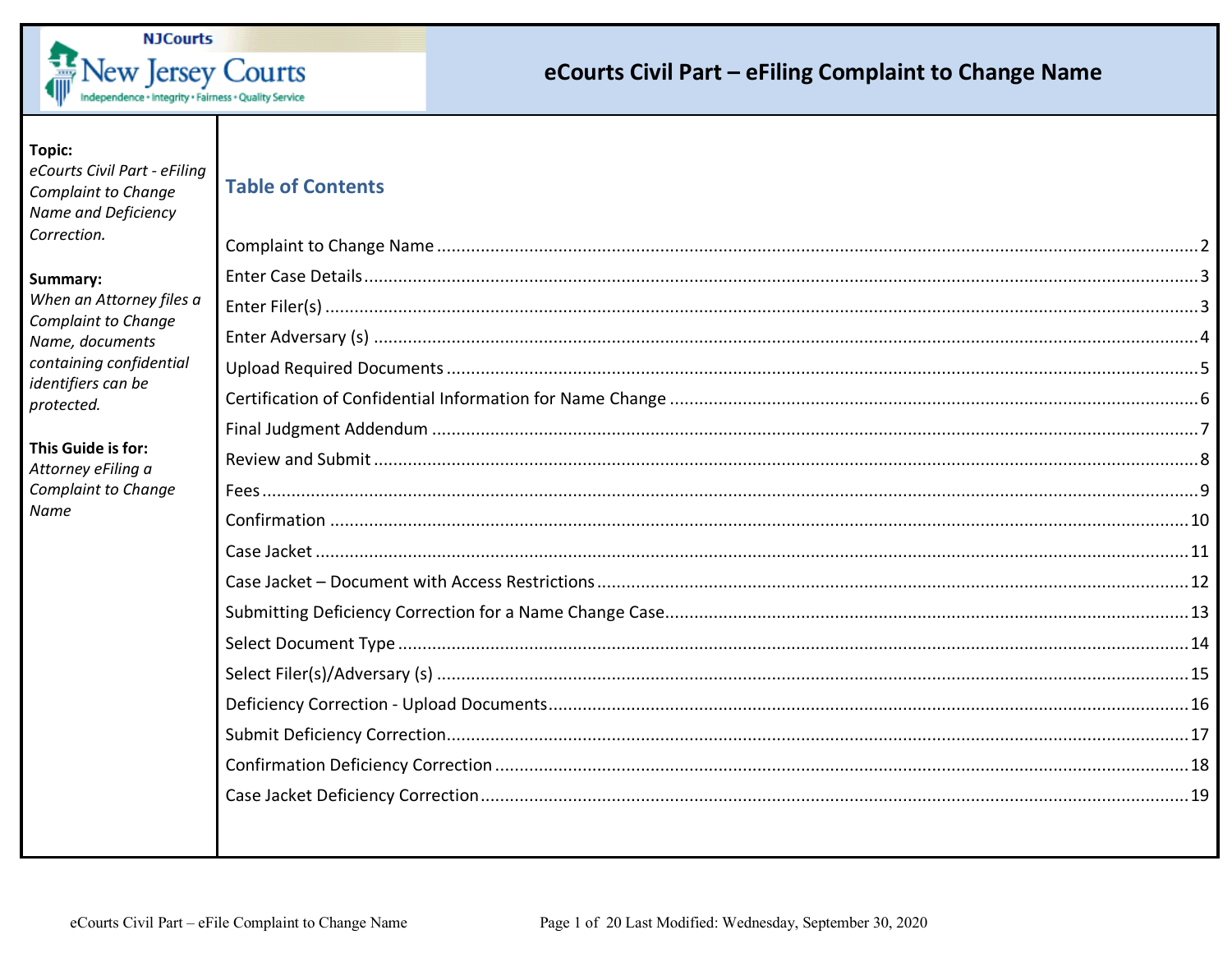<span id="page-1-0"></span>

| <b>NJCourts</b>                                                                  |                        |                                                                                                                                                                                                                                                                     |                                                           |                                                       |                                                    |                  |                                                          |                      |                                   |  |
|----------------------------------------------------------------------------------|------------------------|---------------------------------------------------------------------------------------------------------------------------------------------------------------------------------------------------------------------------------------------------------------------|-----------------------------------------------------------|-------------------------------------------------------|----------------------------------------------------|------------------|----------------------------------------------------------|----------------------|-----------------------------------|--|
| <b>Lew Jersey Courts</b><br>ndependence + Integrity + Fairness + Quality Service |                        |                                                                                                                                                                                                                                                                     |                                                           | eCourts Civil Part - eFiling Complaint to Change Name |                                                    |                  |                                                          |                      |                                   |  |
|                                                                                  |                        |                                                                                                                                                                                                                                                                     |                                                           |                                                       |                                                    |                  |                                                          |                      |                                   |  |
| <b>Complaint to Change</b>                                                       |                        |                                                                                                                                                                                                                                                                     | Judiciary eCourts System - Civil Part                     |                                                       |                                                    |                  | My Account                                               | Home                 | Help<br>Logout                    |  |
| <b>Name</b>                                                                      |                        |                                                                                                                                                                                                                                                                     | ew Jersey Courts                                          |                                                       |                                                    |                  |                                                          |                      |                                   |  |
|                                                                                  |                        |                                                                                                                                                                                                                                                                     | ality Service                                             |                                                       |                                                    |                  |                                                          |                      |                                   |  |
| <b>eFILING</b><br>1. Select                                                      | <b>eCOURTS HOME</b>    |                                                                                                                                                                                                                                                                     | <b>eFILING</b><br><b>CASE JACKET</b>                      |                                                       |                                                    |                  | User: 029262010, C. BATZEL Firm: ANSELL GRIMM & AARON PC |                      |                                   |  |
|                                                                                  |                        |                                                                                                                                                                                                                                                                     | Welcome to eCourts                                        |                                                       |                                                    |                  |                                                          |                      |                                   |  |
|                                                                                  |                        | eCourts Support and Contact Info<br>Judiciary Help Desk: 609-421-6100<br>Select Court/Division: Civil Part<br>eFile<br>View Case Jacket<br>$\vee$<br>eCourts Support: 8:00 AM - 5:00 PM Normal Business Days<br>Need help? Check out our training materials and FAQ |                                                           |                                                       |                                                    |                  |                                                          |                      |                                   |  |
|                                                                                  | Announcements          |                                                                                                                                                                                                                                                                     |                                                           |                                                       |                                                    |                  |                                                          |                      |                                   |  |
|                                                                                  |                        | There are no announcements.                                                                                                                                                                                                                                         |                                                           |                                                       |                                                    |                  |                                                          |                      |                                   |  |
|                                                                                  |                        |                                                                                                                                                                                                                                                                     |                                                           |                                                       |                                                    |                  |                                                          |                      |                                   |  |
|                                                                                  |                        |                                                                                                                                                                                                                                                                     |                                                           |                                                       |                                                    |                  | To Return to Verify Firm and Email Screen click "Back"   |                      | <b>Back</b>                       |  |
|                                                                                  |                        |                                                                                                                                                                                                                                                                     |                                                           |                                                       |                                                    |                  |                                                          |                      |                                   |  |
| 2. Click New Case to file a<br>new case.                                         |                        |                                                                                                                                                                                                                                                                     | Enter a New Case/Search an Existing Case                  |                                                       |                                                    |                  |                                                          |                      |                                   |  |
|                                                                                  |                        |                                                                                                                                                                                                                                                                     | Enter the docket number to file against an existing case: |                                                       | $\sqrt{L}$<br>Ex. 000001                           | Search<br>Ex. 15 |                                                          |                      |                                   |  |
|                                                                                  | 0R                     |                                                                                                                                                                                                                                                                     |                                                           |                                                       |                                                    |                  |                                                          |                      |                                   |  |
|                                                                                  |                        | Enter a new case: New Case                                                                                                                                                                                                                                          |                                                           |                                                       |                                                    |                  |                                                          |                      |                                   |  |
|                                                                                  | OR.                    |                                                                                                                                                                                                                                                                     |                                                           |                                                       |                                                    |                  |                                                          |                      |                                   |  |
|                                                                                  |                        | Continue a Pending Filing:                                                                                                                                                                                                                                          |                                                           |                                                       |                                                    |                  |                                                          |                      |                                   |  |
|                                                                                  | <b>Pending Filings</b> |                                                                                                                                                                                                                                                                     |                                                           |                                                       |                                                    |                  |                                                          |                      |                                   |  |
|                                                                                  |                        |                                                                                                                                                                                                                                                                     |                                                           |                                                       |                                                    |                  |                                                          |                      |                                   |  |
|                                                                                  | Retrieve               | Delete                                                                                                                                                                                                                                                              | <b>Pending Title</b><br>CHO Pvt. Ltd. VS Dupree           |                                                       | Attorney<br>LASTNAMETEST, FIRSTNAMETEST MIDDLENAME |                  | Law Firm Case ID<br>ABCD1234                             | Created<br>5-24-2018 | <b>Last Modified</b><br>5-24-2018 |  |
|                                                                                  |                        |                                                                                                                                                                                                                                                                     |                                                           |                                                       |                                                    |                  |                                                          |                      |                                   |  |
|                                                                                  |                        |                                                                                                                                                                                                                                                                     |                                                           |                                                       |                                                    |                  |                                                          |                      |                                   |  |
|                                                                                  |                        |                                                                                                                                                                                                                                                                     |                                                           |                                                       |                                                    |                  |                                                          |                      |                                   |  |
|                                                                                  |                        |                                                                                                                                                                                                                                                                     |                                                           |                                                       |                                                    |                  |                                                          |                      |                                   |  |
|                                                                                  |                        |                                                                                                                                                                                                                                                                     |                                                           |                                                       |                                                    |                  |                                                          |                      |                                   |  |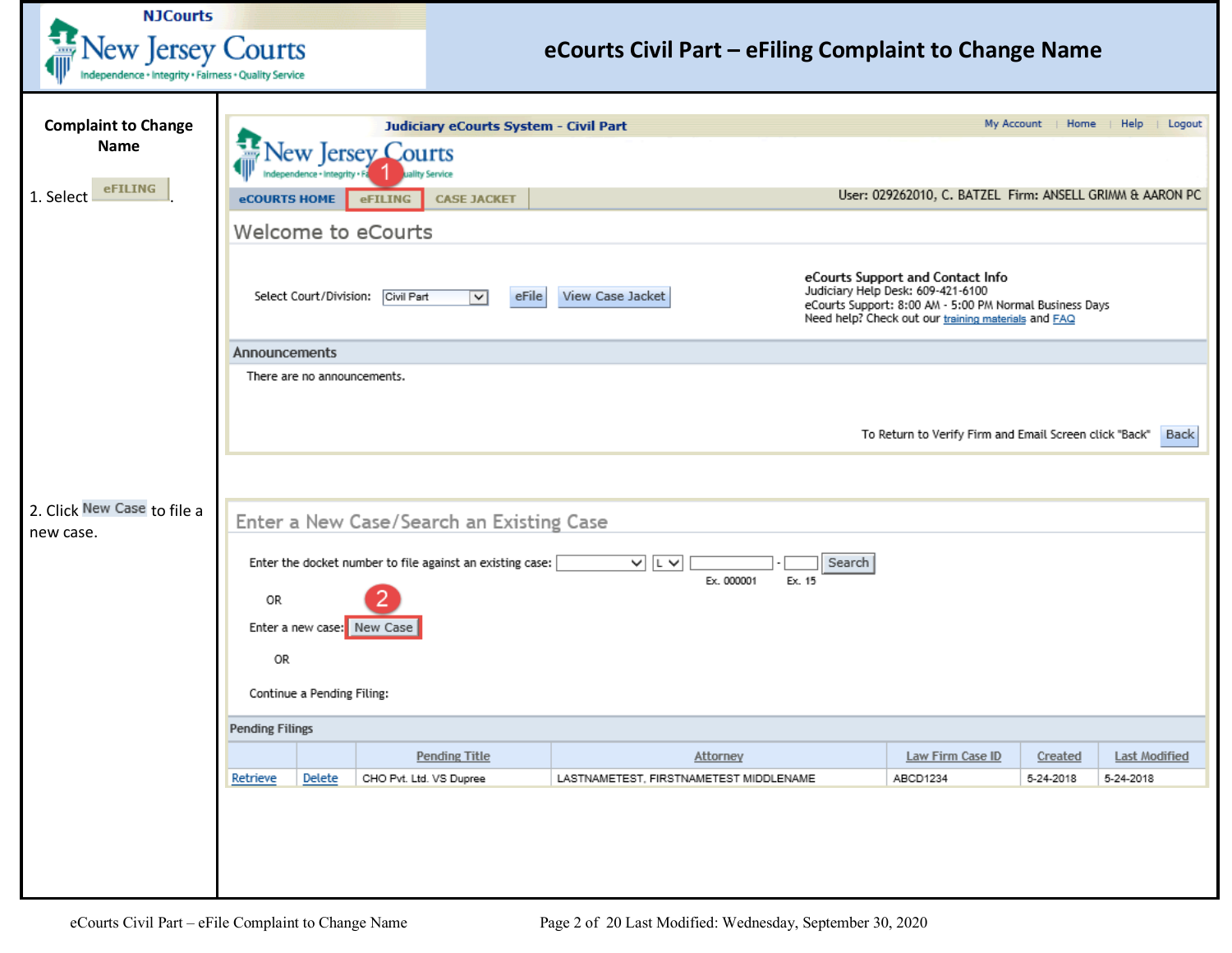<span id="page-2-1"></span><span id="page-2-0"></span>

| <b>NJCourts</b>                                                                                                                                                                                                           |                                                                                                                                                                                                                               |                                                                                                                                                                                                                                                                                                     |
|---------------------------------------------------------------------------------------------------------------------------------------------------------------------------------------------------------------------------|-------------------------------------------------------------------------------------------------------------------------------------------------------------------------------------------------------------------------------|-----------------------------------------------------------------------------------------------------------------------------------------------------------------------------------------------------------------------------------------------------------------------------------------------------|
| <b>New Jersey Courts</b><br>ndependence + Integrity + Fairness + Quality Service                                                                                                                                          |                                                                                                                                                                                                                               | eCourts Civil Part – eFiling Complaint to Change Name                                                                                                                                                                                                                                               |
| <b>Enter Case Details</b><br>1. Select or type the<br>following Case Detail<br>entries.<br>Fields with the red                                                                                                            | <b>Enter Case Details</b><br>* Select Venue: ATLANTIC<br>be joined in this action.<br>∩                                                                                                                                       | ⊙ I certify that the matter in controversy is not the subject of any other court action or arbitration proceeding, no pending or contemplated, and that no other parties should<br>The matter in controversy is subject to another court action or arbitration proceeding, pending or contemplated. |
| asterisk $\star$ are required:<br>- Venue<br>- Certification of other<br>Court action<br>- Initiating Document<br>- Case Type<br>- Law Firm Case ID<br>- Related Cases Pending?<br>- Do you anticipate<br>adding parties? | <b>Enter Case Details</b><br>*Select Initiating Document:<br>*Select Case Type:<br>Law Firm Case ID:<br>*Related cases pending?<br>*Do you anticipate adding any parties?<br>(arising out of same transaction or occurrence)? | COMPLAINT TO CHANGE NAME<br>∼∣<br>◡<br>151 - NAME CHANGE<br>12345<br>○Yes ◉ No<br>$\bigcirc$ Yes $\circledast$ No<br>Use this space to alert the court to any special case characteristics that may warrant individual management or accelerated disposition:                                       |
| 2. Once completed, click<br>Continue                                                                                                                                                                                      |                                                                                                                                                                                                                               | 2.<br>Continue                                                                                                                                                                                                                                                                                      |
| <b>NOTE:</b> When 'Complaint<br>to Change Name' is<br>selected as the initiating<br>document the Case Type<br>'Name Change' will<br>automatically populate.                                                               |                                                                                                                                                                                                                               |                                                                                                                                                                                                                                                                                                     |
| <b>Enter Filer(s)</b>                                                                                                                                                                                                     |                                                                                                                                                                                                                               |                                                                                                                                                                                                                                                                                                     |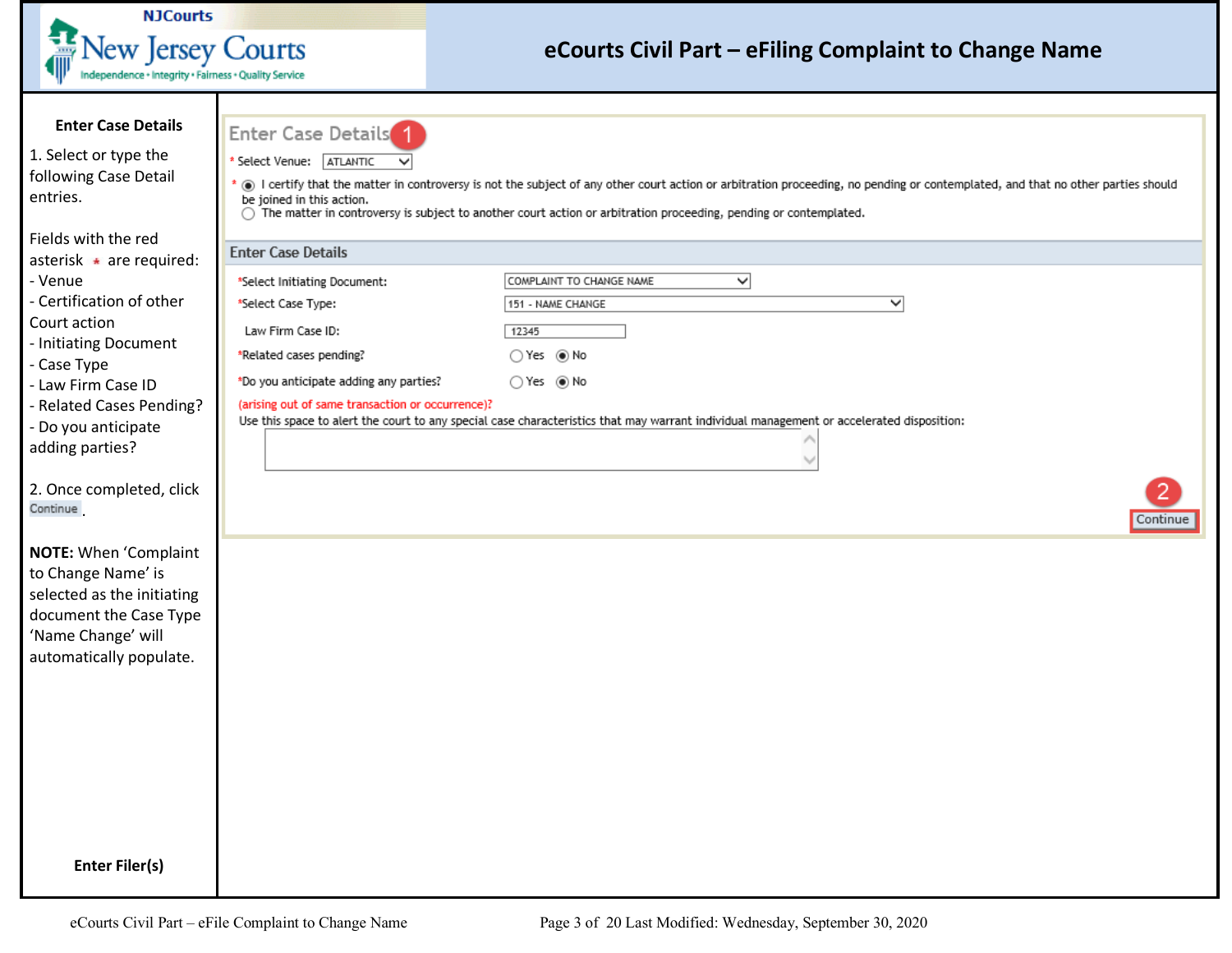<span id="page-3-0"></span>

| <b>NJCourts</b>                                                                                                                                                              |                                                                                                           |                                                                                                                                                                                            |                                                                                                                                                                                                                                             |                                                                      |       |                                    |                              |
|------------------------------------------------------------------------------------------------------------------------------------------------------------------------------|-----------------------------------------------------------------------------------------------------------|--------------------------------------------------------------------------------------------------------------------------------------------------------------------------------------------|---------------------------------------------------------------------------------------------------------------------------------------------------------------------------------------------------------------------------------------------|----------------------------------------------------------------------|-------|------------------------------------|------------------------------|
| <b>New Jersey Courts</b><br>Independence · Integrity · Fairness · Quality Service                                                                                            |                                                                                                           |                                                                                                                                                                                            |                                                                                                                                                                                                                                             | eCourts Civil Part - eFiling Complaint to Change Name                |       |                                    |                              |
| 1. Click $\bullet$ to enter filer<br>information.                                                                                                                            | Enter Filer(s)<br>Back                                                                                    |                                                                                                                                                                                            |                                                                                                                                                                                                                                             |                                                                      |       |                                    |                              |
| 2. A pop-up will display<br>to 'Add a Filer' details.<br>Fields with the red<br>asterisk • are required:<br>3. Enter the Name the<br>Petitioner is requesting<br>to assume.' | Click O to<br>Case Deta<br>Filer(s) $\blacktriangledown$<br>$\bullet$<br>Screen ID:E<br>* City:<br>* Zip: | $\left( 2\right)$<br>Add a Filer<br>* Party Type:<br>* Party Description:<br>Party Affiliation:<br>* Name:<br>Jion<br>*First<br>* Address Line 1:<br>Address Line 2:<br>* State:<br>Phone: | PETITIONER V<br>Individual $\vee$<br>M.I<br>25 Matthews Dr<br>Atlantic<br><b>NEW JERSEY</b><br>Zip Ext:<br>99875                                                                                                                            | $\checkmark$<br>Crow<br>*Last<br>$\overline{\mathsf{v}}$             |       |                                    | <b>IE CHANGE</b><br>Continue |
| 4. Enter Date of Birth of<br>the Petitioner.<br>5. Click Save to save the<br>details entered.<br>6. Click $\bullet$ to enter<br>additional filer (s).<br>7. Click Continue.  | Πī<br>Ŵ<br>Ū<br>Ŵ<br>Ŵ                                                                                    | Will you need an Interpreter?<br>* Name Requesting to Assume<br>* DOB (MM/DD/YYYY):                                                                                                        | Ex. 6091234567<br><b>Alternate Type</b><br>$\checkmark$<br>$\checkmark$<br>▽<br>$\checkmark$<br>◡<br>$\bigcirc$ Yes $\circledast$ No<br>Will you need ADA accommodations? O Yes @ No<br>Jonathan<br>* First<br>01/02/2000<br>$\overline{4}$ | <b>Alternate Name</b><br>3<br>Crowe<br>Alexander<br>Middle<br>* Last |       | Cancel<br>Save                     |                              |
|                                                                                                                                                                              | Enter Filer(s)<br>Back<br>Click $\bullet$ to enter a Filer<br>Case Details: ▶                             |                                                                                                                                                                                            |                                                                                                                                                                                                                                             |                                                                      |       | Case Type: NAME CHANGE             |                              |
|                                                                                                                                                                              | Filer(s) $\blacktriangledown$                                                                             |                                                                                                                                                                                            |                                                                                                                                                                                                                                             |                                                                      |       |                                    |                              |
|                                                                                                                                                                              | Modify                                                                                                    | Party Type<br>PETITIONER                                                                                                                                                                   | Name<br>CROW, JION                                                                                                                                                                                                                          | Address<br>25 Matthews Dr, Atlantic, NJ 99875                        | Phone | Attorney<br>BATZEL, CHARLES SAMUEL |                              |
|                                                                                                                                                                              | Modify                                                                                                    | PETITIONER                                                                                                                                                                                 | CROW, MARIANA                                                                                                                                                                                                                               | NJ                                                                   |       | BATZEL, CHARLES SAMUEL             |                              |
| <b>Enter Adversary (s)</b>                                                                                                                                                   | $\bullet$ 6                                                                                               |                                                                                                                                                                                            |                                                                                                                                                                                                                                             |                                                                      |       | Back                               | Continue                     |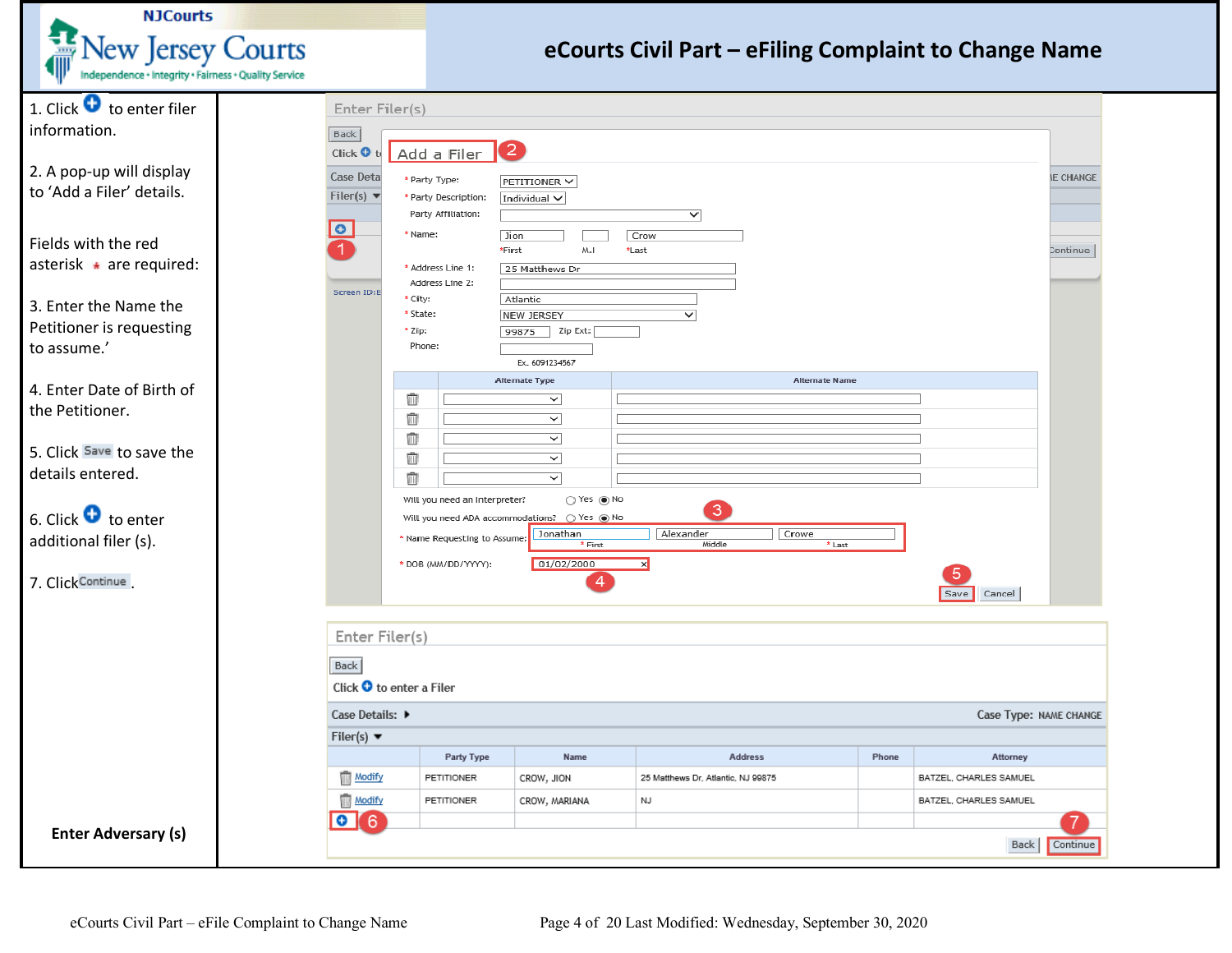

<span id="page-4-0"></span>

| 1. By default the                          |                                                                              |                |                                       | Judiciary eCourts System - Civil Part |                                 |                |                                                       | My Account   Home |                        | Help | Logout   |
|--------------------------------------------|------------------------------------------------------------------------------|----------------|---------------------------------------|---------------------------------------|---------------------------------|----------------|-------------------------------------------------------|-------------------|------------------------|------|----------|
| Defendant is the                           |                                                                              |                |                                       |                                       |                                 |                |                                                       |                   |                        |      |          |
| Attorney General Office.                   | <b>New Jersey Courts</b><br>endence · Integrity · Fairness · Quality Service |                |                                       |                                       |                                 |                |                                                       |                   |                        |      |          |
|                                            | eCOURTS HOME   eFILING                                                       |                | <b>CASE JACKET</b>                    |                                       |                                 |                | User: 036872007, J. COHEN Firm: STERNS & WEINROTH, PC |                   |                        |      |          |
| NOTE: If no other                          |                                                                              |                |                                       |                                       |                                 |                |                                                       |                   |                        |      |          |
| Adversary Click the                        |                                                                              |                |                                       |                                       |                                 |                |                                                       |                   |                        |      |          |
| Continue to proceed with                   | Enter Adversary(s)                                                           |                |                                       |                                       |                                 |                |                                                       |                   |                        |      |          |
| the filing.                                | Back                                                                         |                |                                       |                                       |                                 |                |                                                       |                   |                        |      |          |
|                                            | Click O to enter an Adversary                                                |                |                                       |                                       |                                 |                |                                                       |                   |                        |      |          |
| 2. If there are other                      | 8 If no Adversary info exists, press Continue to proceed.                    |                |                                       |                                       |                                 |                |                                                       |                   |                        |      |          |
| Adversary (s) e.g. non-                    |                                                                              |                |                                       |                                       |                                 |                |                                                       |                   |                        |      |          |
| custodial parents, click                   | Case Details: $\triangleright$                                               |                |                                       |                                       |                                 |                |                                                       |                   | Case Type: NAME CHANGE |      |          |
| to enter Adversary(s)                      | Filer(s) $\blacktriangleright$                                               |                |                                       |                                       |                                 |                |                                                       |                   |                        |      |          |
| information.                               | Adversary(s) $\blacktriangledown$                                            |                |                                       |                                       |                                 |                |                                                       |                   |                        |      |          |
|                                            | 2                                                                            | Party Type     |                                       | Name                                  |                                 | <b>Address</b> |                                                       | Phone             |                        |      | Attorney |
| 3. The 'Add an Adversary'                  | DEFENDANT                                                                    |                |                                       | ATTY GENERAL OFFICE                   | CN 085, TRENTON, NJ 08625-50000 |                |                                                       | 000-000-0000      |                        |      |          |
| screen will pop-up to                      | $\bullet$                                                                    |                |                                       |                                       |                                 |                |                                                       |                   |                        |      | 4        |
| allow entry of Adversary                   |                                                                              |                |                                       |                                       |                                 |                |                                                       |                   | Back                   |      | Continue |
| details. If there are                      |                                                                              |                |                                       |                                       |                                 |                |                                                       |                   |                        |      |          |
| additional Adversary (s)                   |                                                                              |                |                                       | Add an Adversary <sup>8</sup>         |                                 |                |                                                       |                   |                        |      |          |
| they will be displayed                     |                                                                              | * Party Type:  |                                       | $\overline{\phantom{1}}$              |                                 |                |                                                       |                   |                        |      |          |
| along with the Attorney<br>General Office. |                                                                              |                | * Party Description:                  | ▽                                     |                                 |                |                                                       |                   |                        |      |          |
|                                            |                                                                              |                | Party Affiliation:<br>Address Line 1: |                                       | ◡                               |                |                                                       |                   |                        |      |          |
| NOTE: Fields with the red                  |                                                                              |                | Address Line 2:                       |                                       |                                 |                |                                                       |                   |                        |      |          |
| asterisk • are required.                   |                                                                              | City:          |                                       |                                       |                                 |                |                                                       |                   |                        |      |          |
|                                            |                                                                              | State:<br>Zip: |                                       | <b>NEW JERSEY</b>                     | ▽                               |                |                                                       |                   |                        |      |          |
| 4. Click Continue to                       |                                                                              | Phone:         |                                       | Zip Ext:                              |                                 |                |                                                       |                   |                        |      |          |
| proceed.                                   |                                                                              |                |                                       | Ex. 6091234567                        |                                 |                |                                                       |                   |                        |      |          |
|                                            |                                                                              |                |                                       | Alternate Type                        |                                 | Alternate Name |                                                       |                   |                        |      |          |
|                                            |                                                                              | û              |                                       | $\overline{\phantom{0}}$              |                                 |                |                                                       |                   |                        |      |          |
|                                            |                                                                              | û              |                                       | $\overline{\phantom{0}}$              |                                 |                |                                                       |                   |                        |      |          |
|                                            |                                                                              | Ŵ              |                                       | ◡                                     |                                 |                |                                                       |                   |                        |      |          |
|                                            |                                                                              | Ŵ              |                                       | び                                     |                                 |                |                                                       |                   |                        |      |          |
| <b>Upload Required</b>                     |                                                                              | û              |                                       | ▽                                     |                                 |                |                                                       |                   |                        |      |          |
| <b>Documents</b>                           |                                                                              |                |                                       |                                       |                                 |                |                                                       | Save Cancel       |                        |      |          |
|                                            |                                                                              |                |                                       |                                       |                                 |                |                                                       |                   |                        |      |          |
| 1. Click the checkbox to                   |                                                                              |                |                                       |                                       |                                 |                |                                                       |                   |                        |      |          |
| certify that all confidential              |                                                                              |                |                                       |                                       |                                 |                |                                                       |                   |                        |      |          |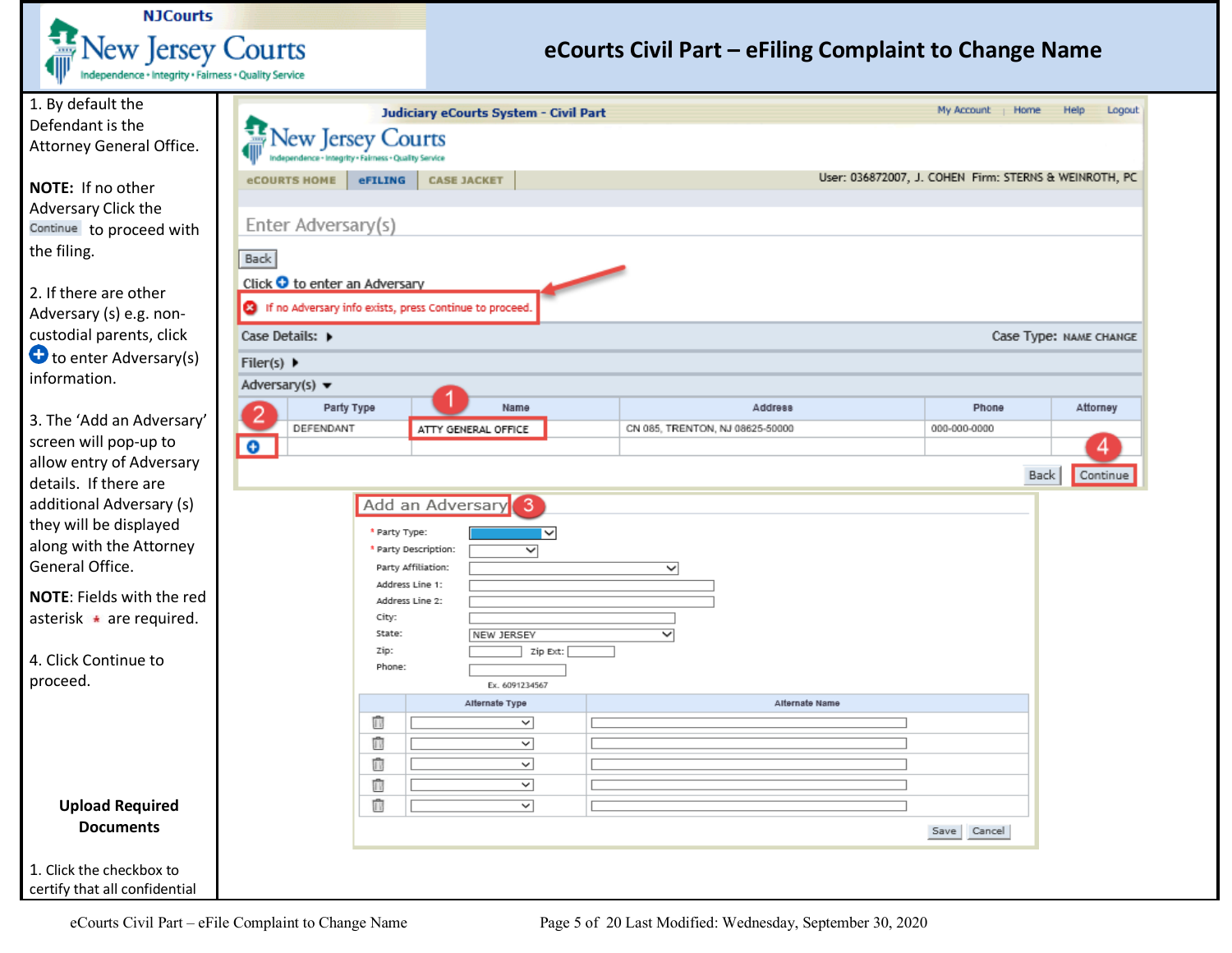

<span id="page-5-0"></span>

| personal identifiers have<br>been redacted from all         |                                                                                | <b>CASE JACKET</b><br><b>eCOURTS HOME</b><br><b>eFILING</b> |                                                                                                                                                       |                            | User: 029262010, C. BATZEL Firm: ANSELL GRIMM & AARON PC   |  |  |  |  |  |  |  |  |  |
|-------------------------------------------------------------|--------------------------------------------------------------------------------|-------------------------------------------------------------|-------------------------------------------------------------------------------------------------------------------------------------------------------|----------------------------|------------------------------------------------------------|--|--|--|--|--|--|--|--|--|
| documents submitted in the                                  |                                                                                |                                                             |                                                                                                                                                       |                            |                                                            |  |  |  |  |  |  |  |  |  |
| Name Change filing (except<br>for those that are marked     | <b>Upload Required Documents</b>                                               |                                                             |                                                                                                                                                       |                            |                                                            |  |  |  |  |  |  |  |  |  |
| 'Confidential'.)                                            |                                                                                | Back                                                        |                                                                                                                                                       |                            |                                                            |  |  |  |  |  |  |  |  |  |
|                                                             |                                                                                |                                                             |                                                                                                                                                       |                            |                                                            |  |  |  |  |  |  |  |  |  |
| 2. Browse and upload the<br>required documents.             | Document Order Fixing Date of Hearing uploaded successfully<br>Case Details: ▶ |                                                             |                                                                                                                                                       |                            |                                                            |  |  |  |  |  |  |  |  |  |
|                                                             |                                                                                |                                                             |                                                                                                                                                       |                            | Case Type: NAME CHANGE                                     |  |  |  |  |  |  |  |  |  |
| 3. Certification of                                         | Filer(s) $\blacktriangleright$                                                 |                                                             |                                                                                                                                                       |                            |                                                            |  |  |  |  |  |  |  |  |  |
| Confidential Information<br>and Proposed Judgment           |                                                                                | Adversary(s) ▶                                              |                                                                                                                                                       |                            |                                                            |  |  |  |  |  |  |  |  |  |
| Addendum will contain un-                                   |                                                                                | <b>Unload Required Documents ▼</b>                          |                                                                                                                                                       |                            |                                                            |  |  |  |  |  |  |  |  |  |
| redacted information                                        |                                                                                | pload documents please accept the following:                |                                                                                                                                                       |                            |                                                            |  |  |  |  |  |  |  |  |  |
| necessary for Name Change<br>filing. These will have access | ∗⊠I                                                                            |                                                             | certify that I have redacted all confidential personal identifiers from all documents included in this electronic submission pursuant to Rule 1:38-7. |                            |                                                            |  |  |  |  |  |  |  |  |  |
| restrictions (only Court staff                              |                                                                                | <b>Document Name</b>                                        | <b>Document Description</b>                                                                                                                           | <b>Access Restrictions</b> | <b>File Name</b>                                           |  |  |  |  |  |  |  |  |  |
| and parties to the case will                                | Ť                                                                              | Complaint                                                   | Verified Complaint to Change Name                                                                                                                     | $\checkmark$<br>PUBLIC     | Complaint 2015_202.pdf<br>$\overline{2}$                   |  |  |  |  |  |  |  |  |  |
| have access to them.)                                       | ú                                                                              | Certification Of Confidential Information                   | <b>Certification Of Confidential Information</b>                                                                                                      | CONFIDENTIAL V             | $\lambda$ Certification of Confidential<br>Information.pdf |  |  |  |  |  |  |  |  |  |
| 4. If another attachement<br>outside the CCI or Prop        | û                                                                              | * Proposed Order                                            | <b>Order Fixing Date of Hearing</b><br>3                                                                                                              | 4<br><b>CONFIDENTIAL</b>   | Proposed Order.docx                                        |  |  |  |  |  |  |  |  |  |
| Judgment needs to be                                        |                                                                                | * Proposed Judgment                                         | Proposed Judgment                                                                                                                                     | <b>PUBLIC</b>              | ⊶∎<br>Browse                                               |  |  |  |  |  |  |  |  |  |
| made 'Confidential' to the                                  | û                                                                              | * Proposed Judgment Addendum                                | Proposed Judgment Addendum                                                                                                                            | CONFIDENTIAL V             | Proposed Judgment Addendum.docx                            |  |  |  |  |  |  |  |  |  |
| public, select the drop-<br>down arrow to mark a filing     | ⊖                                                                              |                                                             |                                                                                                                                                       |                            |                                                            |  |  |  |  |  |  |  |  |  |
| as 'Public' or 'Confidential'.                              |                                                                                |                                                             |                                                                                                                                                       |                            | 5<br>Back<br>Continue                                      |  |  |  |  |  |  |  |  |  |
| 5. Click Continue to proceed                                |                                                                                |                                                             |                                                                                                                                                       |                            |                                                            |  |  |  |  |  |  |  |  |  |
| with filing.                                                |                                                                                |                                                             |                                                                                                                                                       |                            |                                                            |  |  |  |  |  |  |  |  |  |
|                                                             |                                                                                |                                                             |                                                                                                                                                       |                            |                                                            |  |  |  |  |  |  |  |  |  |
|                                                             |                                                                                |                                                             |                                                                                                                                                       |                            |                                                            |  |  |  |  |  |  |  |  |  |
|                                                             |                                                                                |                                                             |                                                                                                                                                       |                            |                                                            |  |  |  |  |  |  |  |  |  |
|                                                             |                                                                                |                                                             |                                                                                                                                                       |                            |                                                            |  |  |  |  |  |  |  |  |  |
| <b>Certification of</b>                                     |                                                                                |                                                             |                                                                                                                                                       |                            |                                                            |  |  |  |  |  |  |  |  |  |
| <b>Confidential Information</b>                             |                                                                                |                                                             |                                                                                                                                                       |                            |                                                            |  |  |  |  |  |  |  |  |  |
| for Name Change                                             |                                                                                |                                                             |                                                                                                                                                       |                            |                                                            |  |  |  |  |  |  |  |  |  |
| See Rule 1:38-3                                             |                                                                                |                                                             |                                                                                                                                                       |                            |                                                            |  |  |  |  |  |  |  |  |  |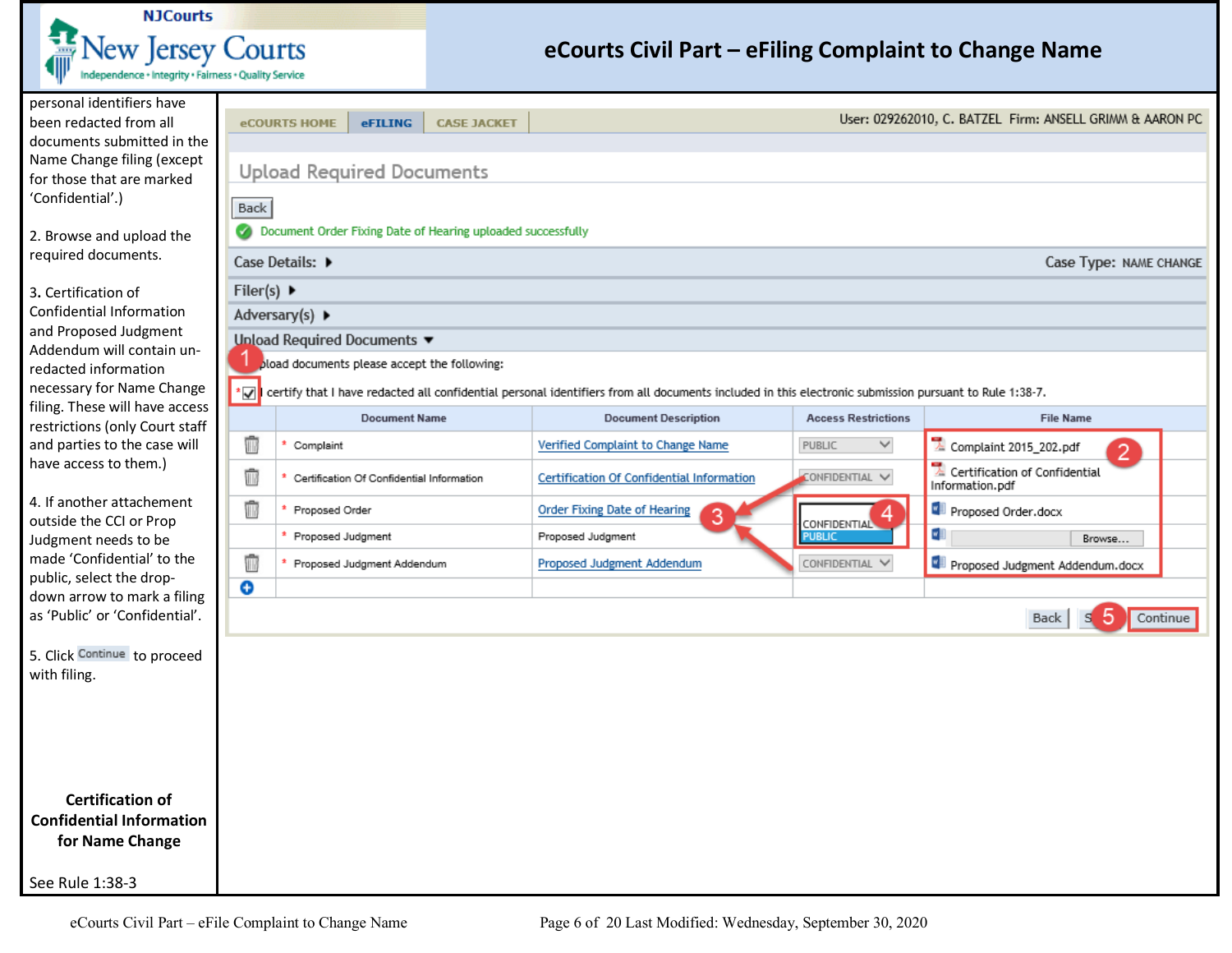

<span id="page-6-0"></span>

| 1. Form A1            |                                                                                  | Form A1                                                                                                                          |
|-----------------------|----------------------------------------------------------------------------------|----------------------------------------------------------------------------------------------------------------------------------|
| <b>CCI Form</b>       |                                                                                  |                                                                                                                                  |
|                       | Name                                                                             | Superior Court Of New Jersey<br>Law Division                                                                                     |
|                       | Street Address                                                                   | County                                                                                                                           |
|                       |                                                                                  | Docket No. $\_$                                                                                                                  |
|                       | City, State, Zip                                                                 | (To be filled in by the court)                                                                                                   |
|                       | Telephone Number                                                                 |                                                                                                                                  |
|                       | In the Matter of the Application of:                                             | <b>CIVIL ACTION</b>                                                                                                              |
|                       | Your Name                                                                        | Certification of Confidential Information                                                                                        |
|                       | To Assume the Name of:                                                           | for Name Change                                                                                                                  |
|                       | Name you wish to assume                                                          |                                                                                                                                  |
|                       |                                                                                  |                                                                                                                                  |
|                       |                                                                                  | In support of my application for a change of name, ${\rm I, \_\_}$ . We arme, first, middle, last)                               |
|                       | state the following:                                                             |                                                                                                                                  |
|                       |                                                                                  |                                                                                                                                  |
|                       |                                                                                  | 1. I am the Plaintiff in this matter and currently reside at $\underbrace{\hspace{2cm}}_{\text{(street address)}}$               |
|                       |                                                                                  | in the City of $\frac{\text{Cary}}{\text{(Cary)}}$ County of $\frac{\text{Cary}}{\text{(Courly)}}$ , in the State of New Jersey. |
|                       |                                                                                  |                                                                                                                                  |
|                       |                                                                                  |                                                                                                                                  |
|                       |                                                                                  |                                                                                                                                  |
|                       |                                                                                  | I certify that the foregoing statements made by me are true. I am aware that if any of the                                       |
|                       | foregoing statements made by me are willfully false, I am subject to punishment. |                                                                                                                                  |
|                       |                                                                                  |                                                                                                                                  |
|                       |                                                                                  |                                                                                                                                  |
|                       | Dated                                                                            | Signature of Plaintiff                                                                                                           |
|                       |                                                                                  |                                                                                                                                  |
|                       |                                                                                  |                                                                                                                                  |
|                       |                                                                                  |                                                                                                                                  |
|                       |                                                                                  |                                                                                                                                  |
| <b>Final Judgment</b> |                                                                                  |                                                                                                                                  |
| Addendum              | Ravised / 2018, CN 10551 - Form A1                                               | page 9 of 14                                                                                                                     |
|                       |                                                                                  |                                                                                                                                  |
| 1. Form C1            |                                                                                  |                                                                                                                                  |
|                       |                                                                                  |                                                                                                                                  |
|                       |                                                                                  |                                                                                                                                  |
|                       |                                                                                  |                                                                                                                                  |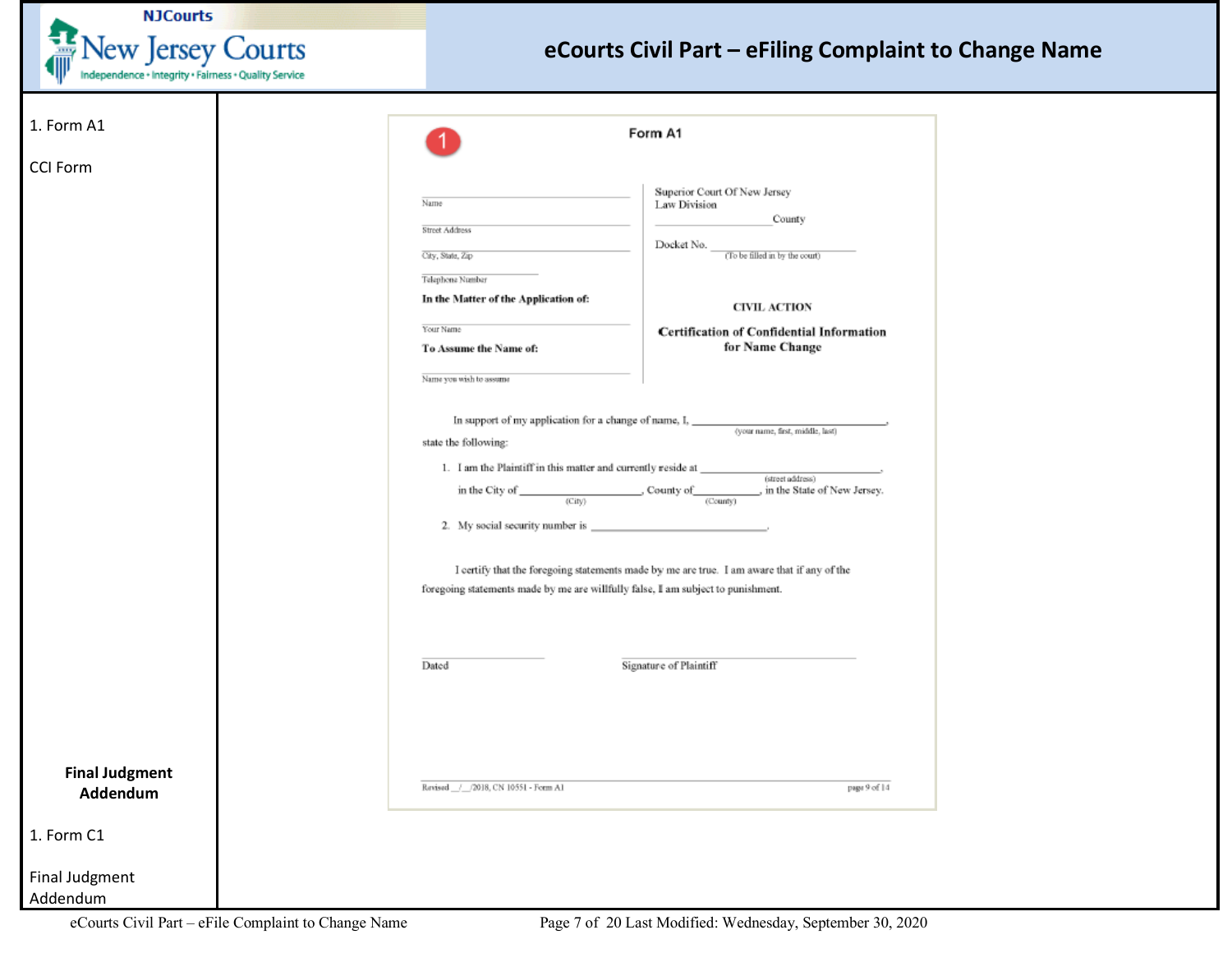|  | <b>NJCourts</b> |                   |
|--|-----------------|-------------------|
|  |                 | New Jersey Courts |

<span id="page-7-0"></span>

|                                             | <b>FORM C1</b>                                                                                                                                                                                               |
|---------------------------------------------|--------------------------------------------------------------------------------------------------------------------------------------------------------------------------------------------------------------|
|                                             |                                                                                                                                                                                                              |
|                                             | <b>Final Judgment Addendum</b>                                                                                                                                                                               |
|                                             | Pursuant to the Final Judgment dated                                                                                                                                                                         |
|                                             | (leave blank for the court to complete)<br>(your name, first, middle, last)<br>whose social security number is $\frac{1}{\text{``(your social security number)}},$<br>_, is authorized to assume the name of |
|                                             | (name you wish to assume)                                                                                                                                                                                    |
|                                             | This Final Judgment Addendum shall not be published with the Final Judgment or made public in                                                                                                                |
|                                             | any form.                                                                                                                                                                                                    |
|                                             |                                                                                                                                                                                                              |
|                                             |                                                                                                                                                                                                              |
|                                             |                                                                                                                                                                                                              |
|                                             |                                                                                                                                                                                                              |
|                                             |                                                                                                                                                                                                              |
|                                             |                                                                                                                                                                                                              |
|                                             |                                                                                                                                                                                                              |
|                                             |                                                                                                                                                                                                              |
|                                             |                                                                                                                                                                                                              |
|                                             |                                                                                                                                                                                                              |
|                                             |                                                                                                                                                                                                              |
|                                             |                                                                                                                                                                                                              |
|                                             |                                                                                                                                                                                                              |
|                                             |                                                                                                                                                                                                              |
|                                             |                                                                                                                                                                                                              |
|                                             |                                                                                                                                                                                                              |
|                                             |                                                                                                                                                                                                              |
|                                             | page 12 of 14<br>Revised / /2018, CN 10551 - Form C1                                                                                                                                                         |
| 3. Review Adversary<br>information entered. |                                                                                                                                                                                                              |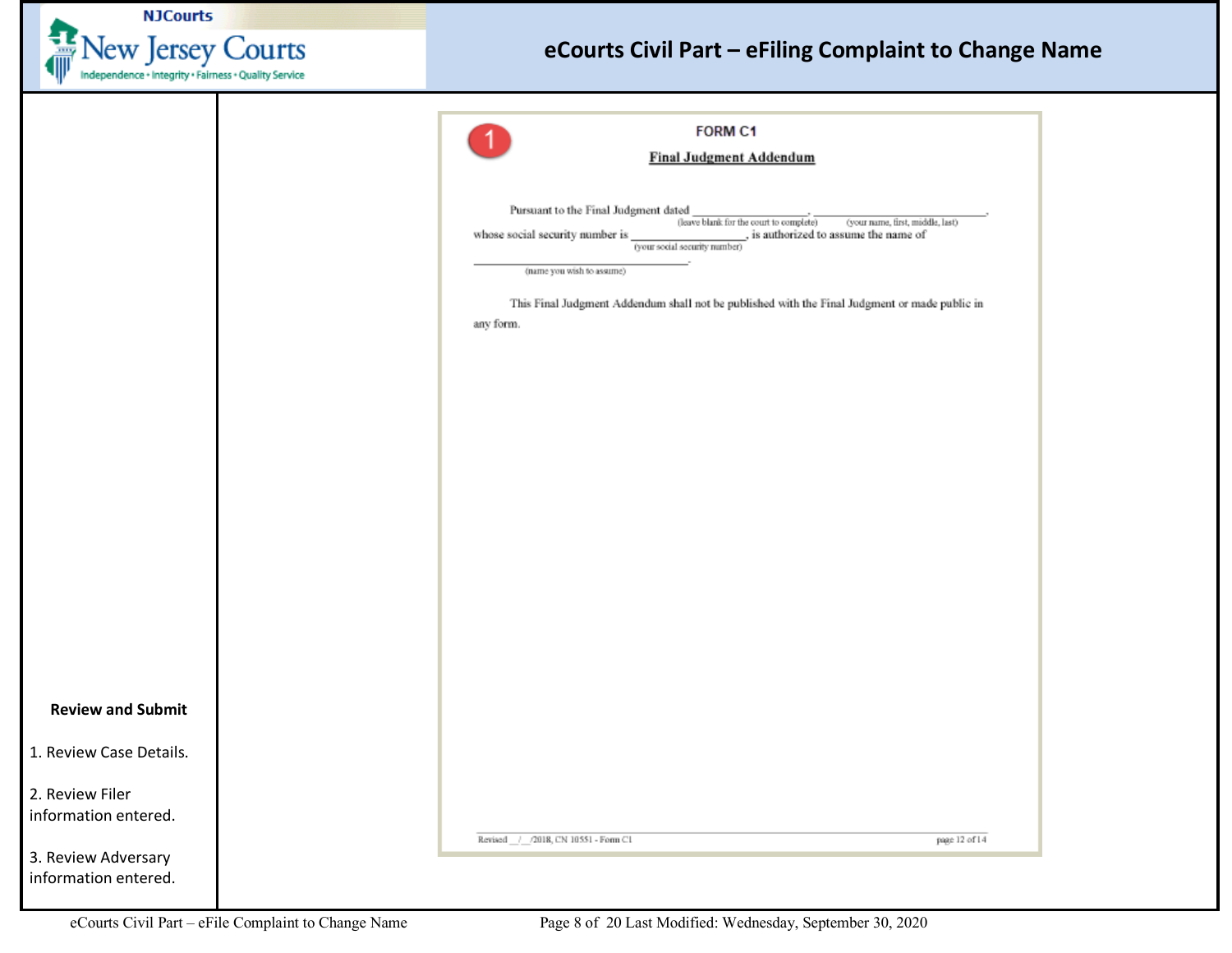

<span id="page-8-0"></span>

| 4. Click the link in the                        |                                                                                                                                                            |                     |                                                                             |                                   |                                   |      |                                               |                           |  |  |  |
|-------------------------------------------------|------------------------------------------------------------------------------------------------------------------------------------------------------------|---------------------|-----------------------------------------------------------------------------|-----------------------------------|-----------------------------------|------|-----------------------------------------------|---------------------------|--|--|--|
| 'Document Description'                          | Review and Submit                                                                                                                                          |                     |                                                                             |                                   |                                   |      |                                               |                           |  |  |  |
| column to review                                |                                                                                                                                                            |                     |                                                                             |                                   |                                   |      |                                               |                           |  |  |  |
| documents uploaded.                             | Back                                                                                                                                                       |                     |                                                                             |                                   |                                   |      |                                               |                           |  |  |  |
| 5. Review access                                | Case Details: $\blacktriangledown$                                                                                                                         |                     |                                                                             |                                   |                                   |      |                                               | Case Type: NAME CHANGE    |  |  |  |
| restriction for documents                       | Court: Civil Part                                                                                                                                          |                     | Jury Demand: NONE                                                           |                                   | Venue: ATLANTIC                   |      |                                               |                           |  |  |  |
| uploaded.                                       | Law Firm Case ID: 12345                                                                                                                                    |                     |                                                                             |                                   |                                   |      |                                               |                           |  |  |  |
|                                                 | Filer(s) $\blacktriangledown$                                                                                                                              |                     |                                                                             |                                   |                                   |      |                                               |                           |  |  |  |
| 6. Click View/Print CIS to                      | Party Type                                                                                                                                                 |                     | Name                                                                        |                                   | <b>Address</b>                    |      | Phone                                         | Attorney                  |  |  |  |
| view of the CIS.                                | PETITIONER                                                                                                                                                 | CROW, JION          |                                                                             | 25 Matthew Dr, Atlantic, NJ 99876 |                                   |      |                                               | BATZEL, CHARLES<br>SAMUEL |  |  |  |
| 7. Click Back to return to                      | PETITIONER                                                                                                                                                 | CROW, MARIANA       |                                                                             | NJ                                |                                   |      |                                               | BATZEL, CHARLES<br>SAMUEL |  |  |  |
| the previous page.                              | 3<br>Adversary(s) $\blacktriangledown$                                                                                                                     |                     |                                                                             |                                   |                                   |      |                                               |                           |  |  |  |
|                                                 | Party Type                                                                                                                                                 |                     | Name                                                                        |                                   | <b>Address</b>                    |      | Phone                                         | Attorney                  |  |  |  |
| 8. Click Save to retain the                     | DEFENDANT                                                                                                                                                  | ATTY GENERAL OFFICE |                                                                             | CN 085, TRENTON, NJ 08625-50000   |                                   |      | 000-000-0000                                  |                           |  |  |  |
| information entered.<br>The saved entry will be | Upload Required Documents ▼                                                                                                                                |                     |                                                                             |                                   |                                   |      |                                               |                           |  |  |  |
| displayed under 'Pending                        | *v I certify that I have redacted all confidential personal identifiers from all documents included in this electronic submission pursuant to Rule 1:38-7. |                     |                                                                             |                                   |                                   |      |                                               |                           |  |  |  |
| Filings' on the efiling                         | <b>Document Name</b>                                                                                                                                       |                     |                                                                             | <b>Document Description</b>       | <b>Access Restrictions</b>        |      | <b>File Name</b>                              |                           |  |  |  |
| screen.                                         | Complaint                                                                                                                                                  |                     | Verified Complaint to Change Name                                           |                                   | PUBLIC<br>Complaint.pdf           |      |                                               |                           |  |  |  |
|                                                 | Certification Of Confidential Information                                                                                                                  |                     | Certification Of Confidential Information                                   |                                   | CONFIDENTIAL                      |      | Certification of Confidential Information.pdf |                           |  |  |  |
|                                                 | Proposed Order                                                                                                                                             |                     | <b>Order Fixing Date of Hearing</b>                                         |                                   | PUBLIC<br>5                       |      | Proposed Order.docx                           |                           |  |  |  |
|                                                 | Proposed Judgment                                                                                                                                          |                     | <b>Proposed Judgment</b>                                                    | 4                                 | PUBLIC                            |      | Proposed - Judgment.docx                      |                           |  |  |  |
|                                                 | Proposed Judgment Addendum                                                                                                                                 |                     | Proposed Judgment Addendum                                                  |                                   | CONFIDENTIAL                      |      | Proposed Judgment Addendum.docx               |                           |  |  |  |
|                                                 | Fees $\blacktriangledown$                                                                                                                                  |                     |                                                                             |                                   |                                   |      |                                               |                           |  |  |  |
|                                                 |                                                                                                                                                            |                     | I certify that I am exempt from the fee charge associated with this filing. |                                   |                                   |      |                                               |                           |  |  |  |
| <b>Fees</b>                                     | Filing Fee: \$250.00                                                                                                                                       |                     |                                                                             |                                   | *Select Payment Method:           |      | Collateral Account ∨                          |                           |  |  |  |
|                                                 | \$250.00<br>Total:                                                                                                                                         |                     |                                                                             |                                   | *Select Account Number:           | 2065 | $\checkmark$                                  |                           |  |  |  |
| 1. Click the fee                                |                                                                                                                                                            |                     |                                                                             |                                   | Attorney Client Reference Number: |      |                                               |                           |  |  |  |
| exemption checkbox, if                          |                                                                                                                                                            |                     |                                                                             |                                   |                                   |      |                                               |                           |  |  |  |
| filer is exempt from                            |                                                                                                                                                            |                     |                                                                             |                                   |                                   |      | View/Print CIS                                | Submit<br>Back<br>Save    |  |  |  |
| paying fees.                                    |                                                                                                                                                            |                     |                                                                             |                                   |                                   |      | 6                                             |                           |  |  |  |
|                                                 |                                                                                                                                                            |                     |                                                                             |                                   |                                   |      |                                               |                           |  |  |  |
| 2. Select the reason for                        |                                                                                                                                                            |                     |                                                                             |                                   |                                   |      |                                               |                           |  |  |  |
| filing fee exemption from                       |                                                                                                                                                            |                     |                                                                             |                                   |                                   |      |                                               |                           |  |  |  |
|                                                 |                                                                                                                                                            |                     |                                                                             |                                   |                                   |      |                                               |                           |  |  |  |
| the drop-down list.                             |                                                                                                                                                            |                     |                                                                             |                                   |                                   |      |                                               |                           |  |  |  |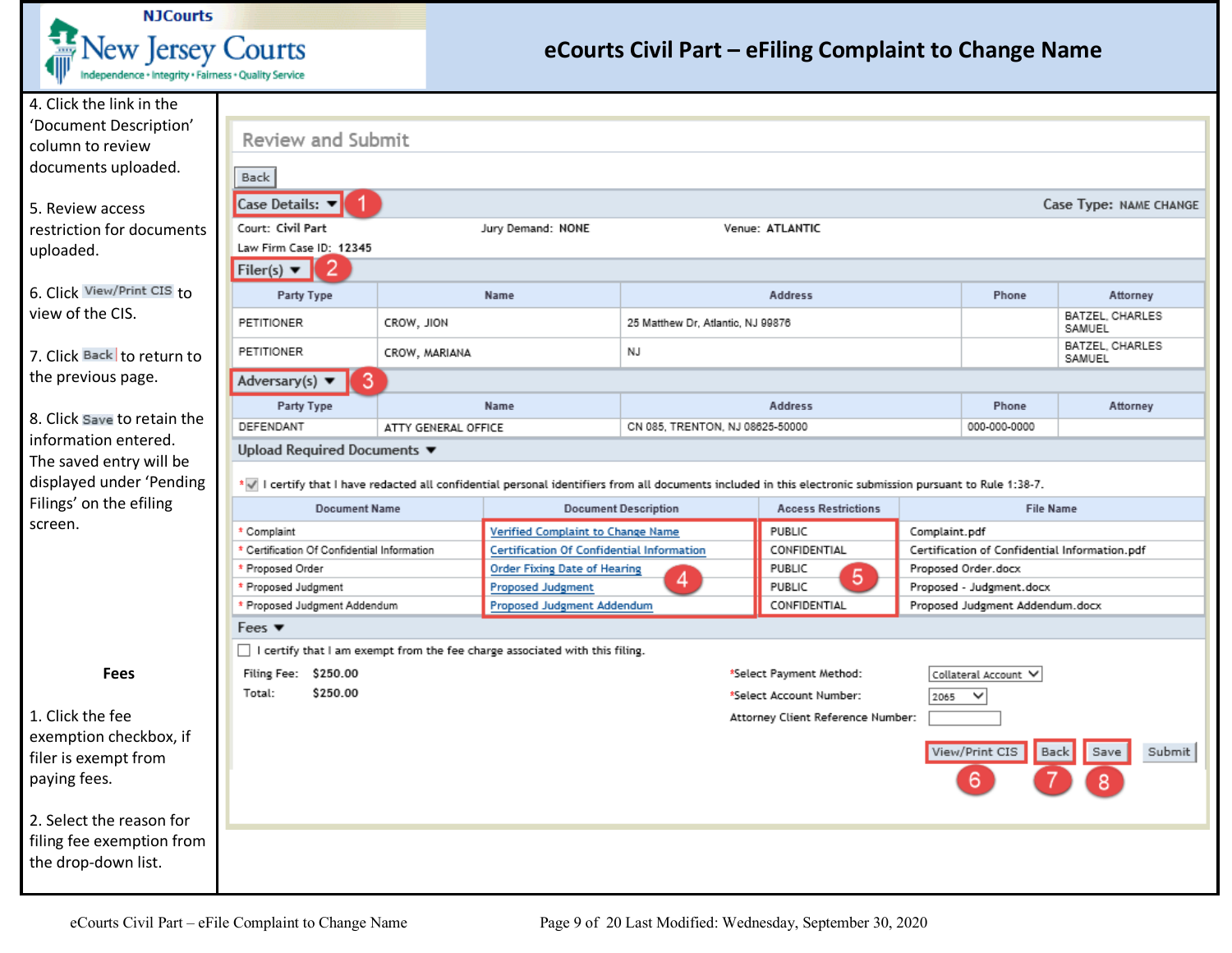

<span id="page-9-0"></span>

| 3. If user is not exempt   |                                                       |                     |         |                                                                                                                                  |                                                                                          |  |  |  |
|----------------------------|-------------------------------------------------------|---------------------|---------|----------------------------------------------------------------------------------------------------------------------------------|------------------------------------------------------------------------------------------|--|--|--|
| Select payment method      |                                                       |                     |         |                                                                                                                                  |                                                                                          |  |  |  |
|                            |                                                       |                     |         |                                                                                                                                  |                                                                                          |  |  |  |
| 4. Select Account          | Fees $\blacktriangledown$                             |                     |         |                                                                                                                                  |                                                                                          |  |  |  |
| Number.                    | ✓                                                     |                     |         | certify that I am exempt from the fee charge associated with this filing.<br>*Reason for Filing Fee                              |                                                                                          |  |  |  |
|                            |                                                       |                     |         | Exemption:                                                                                                                       | Court Order Permitting the Waiver of Fees Approved                                       |  |  |  |
| 5. Enter Client Reference  | \$0.00<br>ng Fee:                                     |                     |         | Filing on behalf of State Office/Agency                                                                                          | Select Payr Filing on behalf of Legal Services, Public Interest Org or Pro Bono Programs |  |  |  |
| Number (Optional).         | \$0.00<br>Total:                                      |                     |         | Select Accorriling on behalf of the Office of the Public Defender                                                                |                                                                                          |  |  |  |
|                            |                                                       |                     |         | Attorney Client Reference Number:                                                                                                |                                                                                          |  |  |  |
| 6. Click 'Submit'          |                                                       |                     |         |                                                                                                                                  |                                                                                          |  |  |  |
|                            |                                                       |                     |         |                                                                                                                                  | View/Print CIS<br>Back<br>Submit<br>Save                                                 |  |  |  |
| 7. A 'Submit Filing'       |                                                       |                     |         |                                                                                                                                  |                                                                                          |  |  |  |
| Confirmation pop-up will   |                                                       |                     |         |                                                                                                                                  |                                                                                          |  |  |  |
| display. Read remarks      | Adversary(s) $\blacktriangledown$                     |                     |         | Submit Filing?                                                                                                                   |                                                                                          |  |  |  |
| carefully.                 | Party Type                                            |                     | Name    | 1. I certify that I have reviewed ALL information and documents for                                                              | Phone<br>Attorney                                                                        |  |  |  |
|                            | DEFENDANT                                             | ATTY GENERAL OFFICE |         | accuracy prior to submitting the filing.                                                                                         | 000-000-0000                                                                             |  |  |  |
| 8. Click Agree to          | Upload Required Documents ▼                           |                     |         | 2. I understand that I am required to redact confidential                                                                        |                                                                                          |  |  |  |
| complete submission or     |                                                       |                     |         | personal identifiers pursuant to R.1:38-7, and that the Judiciary will                                                           |                                                                                          |  |  |  |
| 'Cancel' to go back.       | * I certify that I have redacted all confidential per |                     |         | neither review nor redact any documents if I include confidential<br>personal identifiers in error.                              | ursuant to Rule 1:38-7.                                                                  |  |  |  |
|                            | <b>Document Name</b>                                  |                     |         |                                                                                                                                  | <b>File Name</b>                                                                         |  |  |  |
|                            | * Complaint                                           |                     | Verifie | 3. I understand that once the filing is submitted it cannot<br>be deleted, and that any corrections may require the filing of an | )mplaint.pdf                                                                             |  |  |  |
|                            | * Certification Of Confidential Information           |                     | Certifi | amended document or a motion to remove the contents from the                                                                     | ertification of Confidential Information.pdf                                             |  |  |  |
|                            | * Proposed Order                                      |                     | Order   | case jacket.                                                                                                                     | oposed Order.docx                                                                        |  |  |  |
|                            | * Proposed Judgment                                   |                     | Propo:  | 4. I understand that no refunds will be offered in the event a filing                                                            | oposed - Judgment.docx                                                                   |  |  |  |
|                            | * Proposed Judgment Addendum                          |                     | Propot  | 8<br>with a court fee is submitted erroneously.                                                                                  | oposed Judgment Addendum.docx                                                            |  |  |  |
|                            | Fees $\blacktriangledown$                             |                     |         | Cancel<br>Agree                                                                                                                  |                                                                                          |  |  |  |
|                            | I certify that I am exempt from the fee charge ass    |                     |         |                                                                                                                                  | 3                                                                                        |  |  |  |
| <b>Confirmation</b>        | Filing Fee: \$250.00                                  |                     |         | *Select Payment Method:                                                                                                          | Collateral Account ∨                                                                     |  |  |  |
|                            | \$250.00<br>Total:                                    |                     |         | *Select Account Number:                                                                                                          | 2065                                                                                     |  |  |  |
| 1. A confirmation          |                                                       |                     |         | Attorney Client Reference Number:                                                                                                | 6                                                                                        |  |  |  |
| message will display in    |                                                       |                     |         |                                                                                                                                  |                                                                                          |  |  |  |
| green, indicating that the |                                                       |                     |         |                                                                                                                                  | View/Print CIS<br>Submit<br>Back<br>Save                                                 |  |  |  |
| filing has been            |                                                       |                     |         |                                                                                                                                  |                                                                                          |  |  |  |
| successfully submitted,    |                                                       |                     |         |                                                                                                                                  |                                                                                          |  |  |  |
| and email notification     |                                                       |                     |         |                                                                                                                                  |                                                                                          |  |  |  |
| sent.                      |                                                       |                     |         |                                                                                                                                  |                                                                                          |  |  |  |
|                            |                                                       |                     |         |                                                                                                                                  |                                                                                          |  |  |  |
|                            |                                                       |                     |         |                                                                                                                                  |                                                                                          |  |  |  |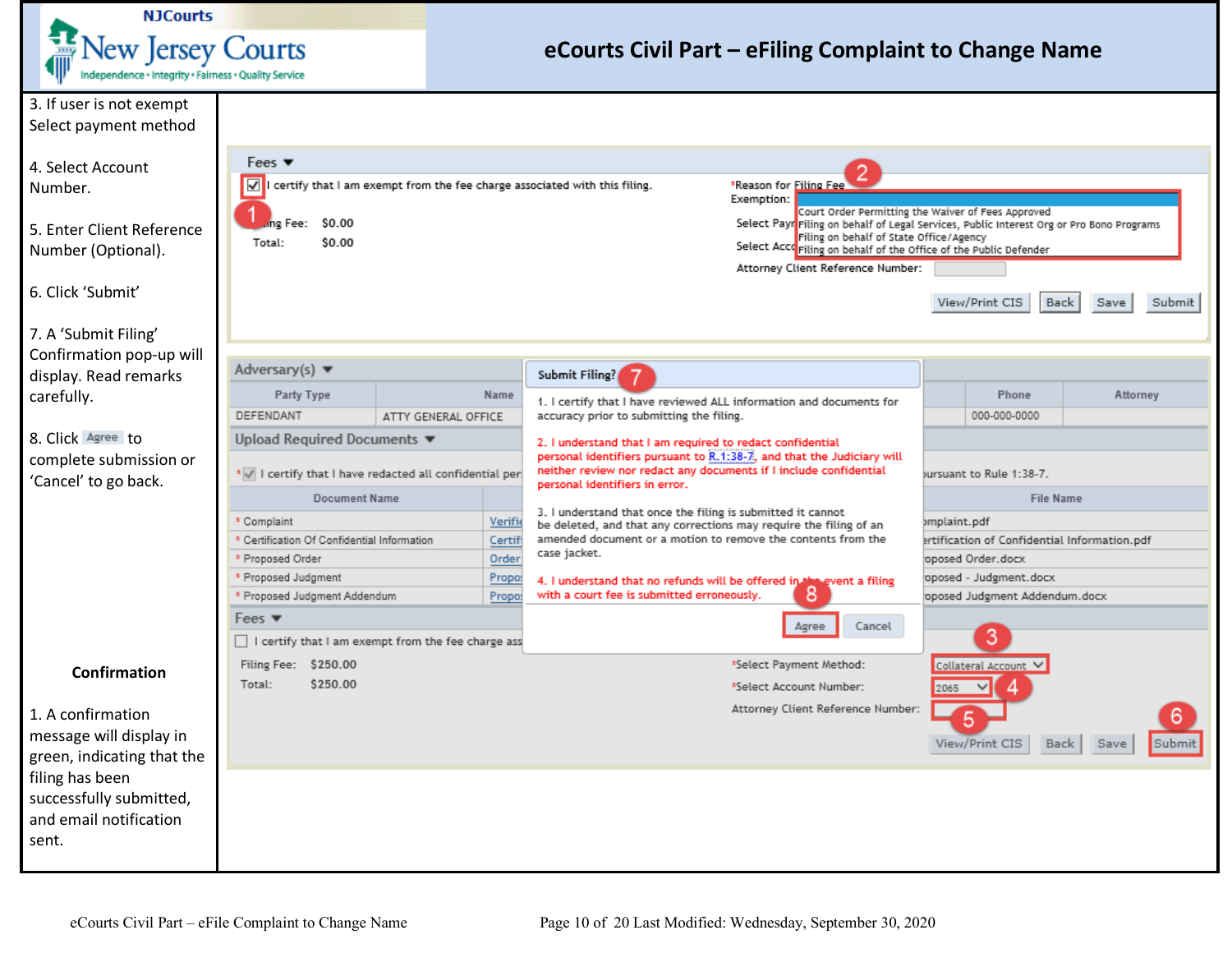

<span id="page-10-0"></span>

| 2. The Transaction                             |                                                                          |                                                                                                              |                                                          |                |
|------------------------------------------------|--------------------------------------------------------------------------|--------------------------------------------------------------------------------------------------------------|----------------------------------------------------------|----------------|
| Information comprises;<br>- Documents received |                                                                          | Judiciary eCourts System - Civil Part                                                                        | My Account   Home                                        | Help<br>Logout |
| - Date received by                             |                                                                          |                                                                                                              |                                                          |                |
| eCourts                                        | New Jersey Courts<br>dence · Integrity · Fairness · Quality Service      |                                                                                                              |                                                          |                |
| - Total Payment Amount                         |                                                                          |                                                                                                              | User: 029262010, C. BATZEL Firm: ANSELL GRIMM & AARON PC |                |
|                                                | eCOURTS HOME<br><b>eFILING</b><br><b>CASE JACKET</b>                     |                                                                                                              |                                                          |                |
| 3. Click on the 'Print'                        |                                                                          |                                                                                                              |                                                          |                |
| button to view, save or                        | Confirmation                                                             |                                                                                                              |                                                          | 3              |
| print the PDF version of                       |                                                                          |                                                                                                              |                                                          | Print          |
| the Confirmation page.                         |                                                                          | Your filing has been successfully submitted. A confirmation has been sent to the email address you provided. |                                                          |                |
| 4. To view the Case                            | Case Details   Case Number: ATL-L-001015-19                              |                                                                                                              | <b>View Case Jacket</b>                                  |                |
| Jacket, click the<br><b>View Case Jacket</b>   | Case Caption: In the Matter of Jion Crow assume Jonathan Alexander Crowe |                                                                                                              |                                                          |                |
| hyperlink.                                     | Court: Civil Part                                                        | Venue: ATLANTIC                                                                                              | Case Initiation Date: 05/31/2019                         |                |
|                                                | Case Track: 1                                                            | Case Status: ACTIVE                                                                                          | Jury Demand: NONE                                        |                |
|                                                | Case Type: NAME CHANGE                                                   | Judge: MARCZYK, JOSEPH, L                                                                                    | Team: 1                                                  |                |
|                                                | Law Firm Case ID: 12345                                                  |                                                                                                              |                                                          |                |
|                                                | <b>Transaction Information</b><br>$\boxed{2}$                            |                                                                                                              |                                                          |                |
|                                                | Transaction ID: LCV201913999                                             | Received by eCourts on: 05/31/2019                                                                           | Total Payment Amount: \$250.00                           |                |
|                                                | Documents Received:<br>Complaint                                         |                                                                                                              |                                                          |                |
|                                                | Certification Of Confidential Information                                |                                                                                                              |                                                          |                |
|                                                | Proposed Order<br>Proposed Judgment                                      |                                                                                                              |                                                          |                |
|                                                | Proposed Judgment Addendum<br><b>Case Information Statement</b>          |                                                                                                              |                                                          |                |
|                                                |                                                                          |                                                                                                              |                                                          |                |
| <b>Case Jacket</b>                             |                                                                          |                                                                                                              |                                                          | New Case       |
|                                                |                                                                          |                                                                                                              |                                                          |                |
| 1. Click the Paper Clip in                     |                                                                          |                                                                                                              |                                                          |                |
| the Case Actions section,                      |                                                                          |                                                                                                              |                                                          |                |
| to display the documents                       |                                                                          |                                                                                                              |                                                          |                |
| filed for the Complaint to                     |                                                                          |                                                                                                              |                                                          |                |
| Change Name.                                   |                                                                          |                                                                                                              |                                                          |                |
|                                                |                                                                          |                                                                                                              |                                                          |                |
| 2. A pop-up will display                       |                                                                          |                                                                                                              |                                                          |                |
| showing all the                                |                                                                          |                                                                                                              |                                                          |                |
| documents filed for the                        |                                                                          |                                                                                                              |                                                          |                |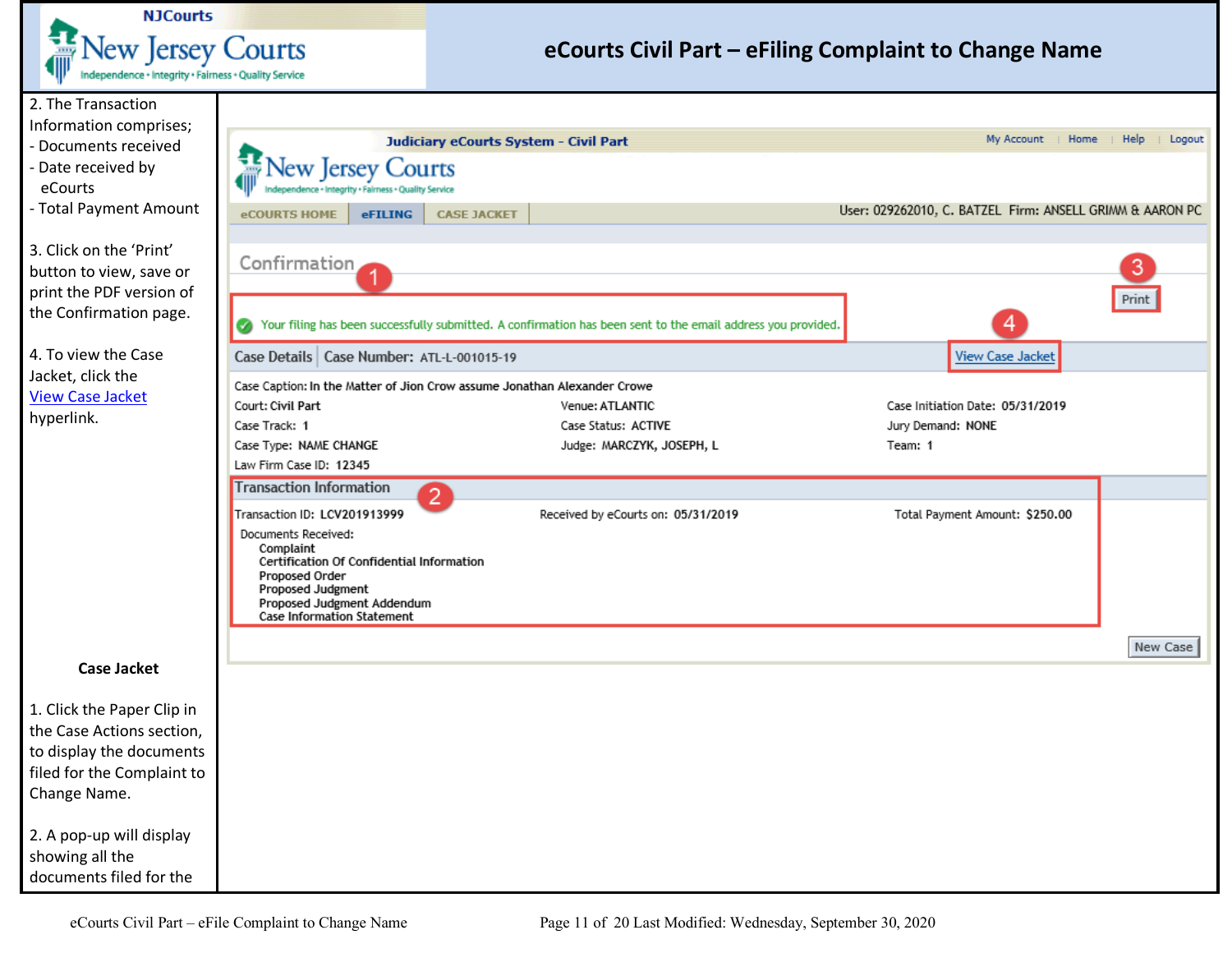

<span id="page-11-0"></span>

| <b>Complaint to Change</b>                        |                                                                                       |                                                                               |                                        |      |                                          |                        |
|---------------------------------------------------|---------------------------------------------------------------------------------------|-------------------------------------------------------------------------------|----------------------------------------|------|------------------------------------------|------------------------|
| Name.                                             |                                                                                       | Judiciary eCourts System - Civil Part                                         |                                        |      |                                          | Help<br>Home<br>Logout |
| <b>NOTE: The Certification</b><br>of Confidential | <b>New Jersey Courts</b><br>Independence + Integrity + Fairness + Quality Service     |                                                                               |                                        |      |                                          |                        |
| Information and                                   | <b>CASE JACKET</b>                                                                    |                                                                               |                                        |      |                                          | User:CHARLES BATZEL    |
| Proposed Judgment                                 | Docket Number: ATL L 001015 - 19                                                      |                                                                               |                                        |      |                                          |                        |
| Addendum documents                                | <b>Back</b>                                                                           |                                                                               |                                        |      |                                          | Create Summary Report  |
| will be visible in the Case                       |                                                                                       |                                                                               |                                        |      |                                          |                        |
| Jacket only to Court staff                        | Case Caption: In The Matter Of Jion Crow Assume Jonathan Alexand<br>Court: Civil Part |                                                                               | Venue: Atlantic                        |      | Case Initiation Date: 05/31/2019         |                        |
| and Attorneys that are                            | Case Type: Name Change                                                                |                                                                               | Case Status: Active                    |      | Jury Demand: None                        |                        |
| associated with the Case.                         | Case Track: 1                                                                         |                                                                               | Judge: Joseph L Marczyk                |      | Team: 1                                  |                        |
| 3. Click                                          | # of Discovery Days: 150                                                              |                                                                               | Age of Case: 00 YR 00 MO               |      | Consolidated Case: N                     |                        |
| Save/Print Selected Documents                     | Original Discovery End Date: 06/10/2019                                               |                                                                               | Current Discovery End Date: 06/10/2019 |      | # of DED Extensions: 0                   |                        |
| to view, save or print PDF                        | Original Arbitration Date:                                                            | $\overline{2}$<br>Documents                                                   |                                        | $36$ | Arb Adjournments: 0                      |                        |
| copies of the document if                         | Original Trial Date:<br><b>Disposition Date:</b>                                      |                                                                               | 0.417 MB                               |      | Trial Date Adjournments: 0<br>wide Lien: |                        |
| needed.                                           |                                                                                       | ✔<br>Select All                                                               |                                        |      |                                          |                        |
|                                                   | Petitioners (2)<br>ACN<br>Defendants (1)                                              | $\blacktriangledown$<br>Verified Complaint to Change Name                     |                                        |      |                                          |                        |
|                                                   | Mariana Crow AKA                                                                      | ✔<br>Certification Of Confidential Information                                |                                        |      |                                          |                        |
|                                                   |                                                                                       | $\checkmark$<br><b>Order Fixing Date of Hearing</b><br>√<br>Proposed Judgment |                                        |      |                                          |                        |
|                                                   | ▶ Jion Crow<br>AKA                                                                    | ✔<br>Proposed Judgment Addendum                                               |                                        |      |                                          |                        |
|                                                   |                                                                                       | √<br><b>Case Information Statement</b>                                        |                                        |      |                                          |                        |
|                                                   | Case Actions                                                                          |                                                                               |                                        |      |                                          |                        |
|                                                   | Filed $\triangle$                                                                     |                                                                               |                                        |      |                                          |                        |
| Case Jacket - Document                            | €<br><b>Filings</b><br>Date                                                           |                                                                               |                                        |      | insaction ID                             | <b>Entry Date</b>      |
| with Access Restrictions                          | Verified Com                                                                          |                                                                               |                                        |      |                                          |                        |
|                                                   | 5/31/2019<br>SAMUEL, ANS<br><b>ATTY GENER</b>                                         |                                                                               |                                        |      | 913999                                   | 5/31/2019              |
| <b>NOTE: Only Attorneys</b>                       |                                                                                       |                                                                               |                                        |      |                                          |                        |
| associated with the Case                          | Showing 1 to 1 of 1 entries                                                           |                                                                               |                                        |      |                                          |                        |
| will be able to view, save                        |                                                                                       |                                                                               | Save/Print Selected Documents<br>Close |      |                                          |                        |
| and print 'Confidential'<br>documents. Any        |                                                                                       |                                                                               |                                        |      |                                          |                        |
| Attorney NOT associated                           |                                                                                       |                                                                               |                                        |      |                                          |                        |
| with the Case will be                             |                                                                                       |                                                                               |                                        |      |                                          |                        |
| restricted from accessing                         |                                                                                       |                                                                               |                                        |      |                                          |                        |
| 'Confidential' documents.                         |                                                                                       |                                                                               |                                        |      |                                          |                        |
|                                                   |                                                                                       |                                                                               |                                        |      |                                          |                        |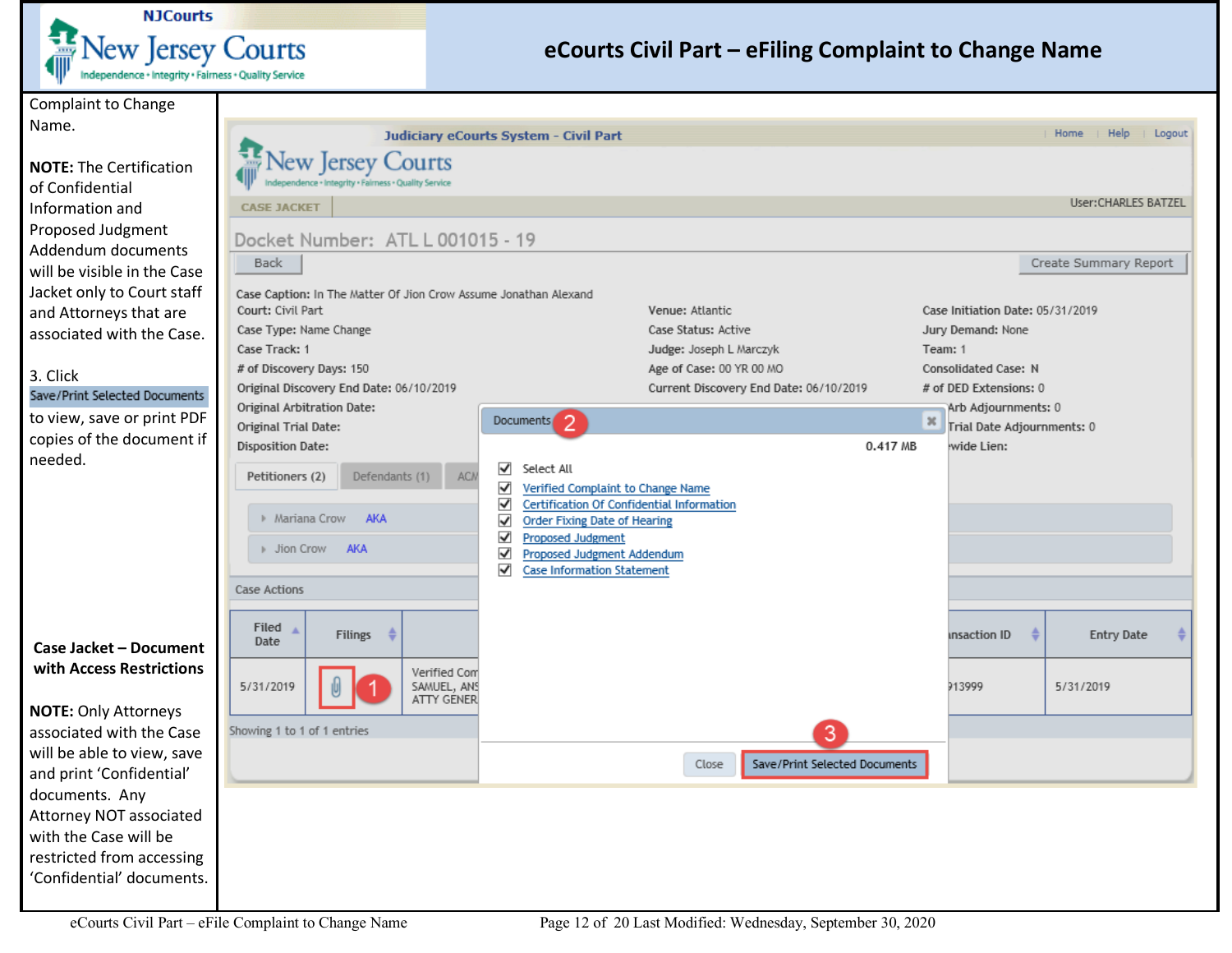

1. Certification of Confidential Information and Proposed Judgmen Addendum which conta un-redacted information necessary for Name Change filing will be inaccessible to parties not associated with the case.

2. Attorneys who are no parties to the case can click the 'Save/Print Selected Documents' to access all documents th are not designated as 'Confidential.'

#### <span id="page-12-0"></span>**Submitting Deficienc Correction for a Nam Change Case**

In the event that a Filer needs to make changes to the access restriction on a document in the Complaint to Change Name, a Deficiency Correction can be filed eCourts to resubmit confidential documents.

1. Click **eFILING** 

| <b>Back</b>                                                                                                                                                     | Docket Number: ATL L 001015 - 19                                                        |                                           |                                                                                                                                                                                                                                                             |                                                                                               |                                        |                         |                                                                                                                                                                                       | Create Summary Report |  |
|-----------------------------------------------------------------------------------------------------------------------------------------------------------------|-----------------------------------------------------------------------------------------|-------------------------------------------|-------------------------------------------------------------------------------------------------------------------------------------------------------------------------------------------------------------------------------------------------------------|-----------------------------------------------------------------------------------------------|----------------------------------------|-------------------------|---------------------------------------------------------------------------------------------------------------------------------------------------------------------------------------|-----------------------|--|
| Court: Civil Part<br>Case Type: Name Change<br>Case Track: 1<br># of Discovery Days: 150<br>Original Trial Date:<br><b>Disposition Date:</b><br>Petitioners (2) | Original Discovery End Date: 06/10/2019<br>Original Arbitration Date:<br>Defendants (1) | <b>ACN</b>                                | Case Caption: In The Matter Of Jion Crow Assume Jonathan Alexand<br><b>Documents</b><br>Select All<br>П<br>$\Box$<br>Verified Complaint to Change Name                                                                                                      | Venue: Atlantic<br>Case Status: Active<br>Judge: Joseph L Marczyk<br>Age of Case: 00 YR 00 MO | Current Discovery End Date: 06/10/2019 | $\vert x \vert$<br>0 MB | Case Initiation Date: 05/31/2019<br>Jury Demand: None<br>Team: 1<br>Consolidated Case: N<br># of DED Extensions: 0<br>Arb Adjournments: 0<br>Trial Date Adjournments: 0<br>wide Lien: |                       |  |
| Mariana Crow<br><b>Case Actions</b><br>Filed $\triangle$<br>Date                                                                                                | <b>AKA</b><br>Jion Crow AKA<br>$\frac{1}{2}$<br>Filings                                 |                                           | <b>Access Restriction</b><br>CONFIDENTIAL Rule 1:38-3 (c)(4)<br><b>Order Fixing Date of Hearing</b><br><b>Proposed Judgment</b><br>Proposed Judgment Addendum<br>Access Restriction<br>CONFIDENTIAL Rule 1:38-3 (c)(4)<br><b>Case Information Statement</b> | Certification Of Confidential Information                                                     |                                        |                         | <b>Insaction ID</b>                                                                                                                                                                   | <b>Entry Date</b>     |  |
| 5/31/2019<br>Showing 1 to 1 of 1 entries                                                                                                                        | 0<br>K                                                                                  | Verified Com<br>SAMUEL, ANS<br>ATTY GENER |                                                                                                                                                                                                                                                             |                                                                                               |                                        |                         | 913999                                                                                                                                                                                | 5/31/2019             |  |
|                                                                                                                                                                 |                                                                                         |                                           |                                                                                                                                                                                                                                                             | Close                                                                                         | Save/Print Selected Documents          |                         |                                                                                                                                                                                       |                       |  |
|                                                                                                                                                                 |                                                                                         |                                           |                                                                                                                                                                                                                                                             |                                                                                               |                                        |                         |                                                                                                                                                                                       |                       |  |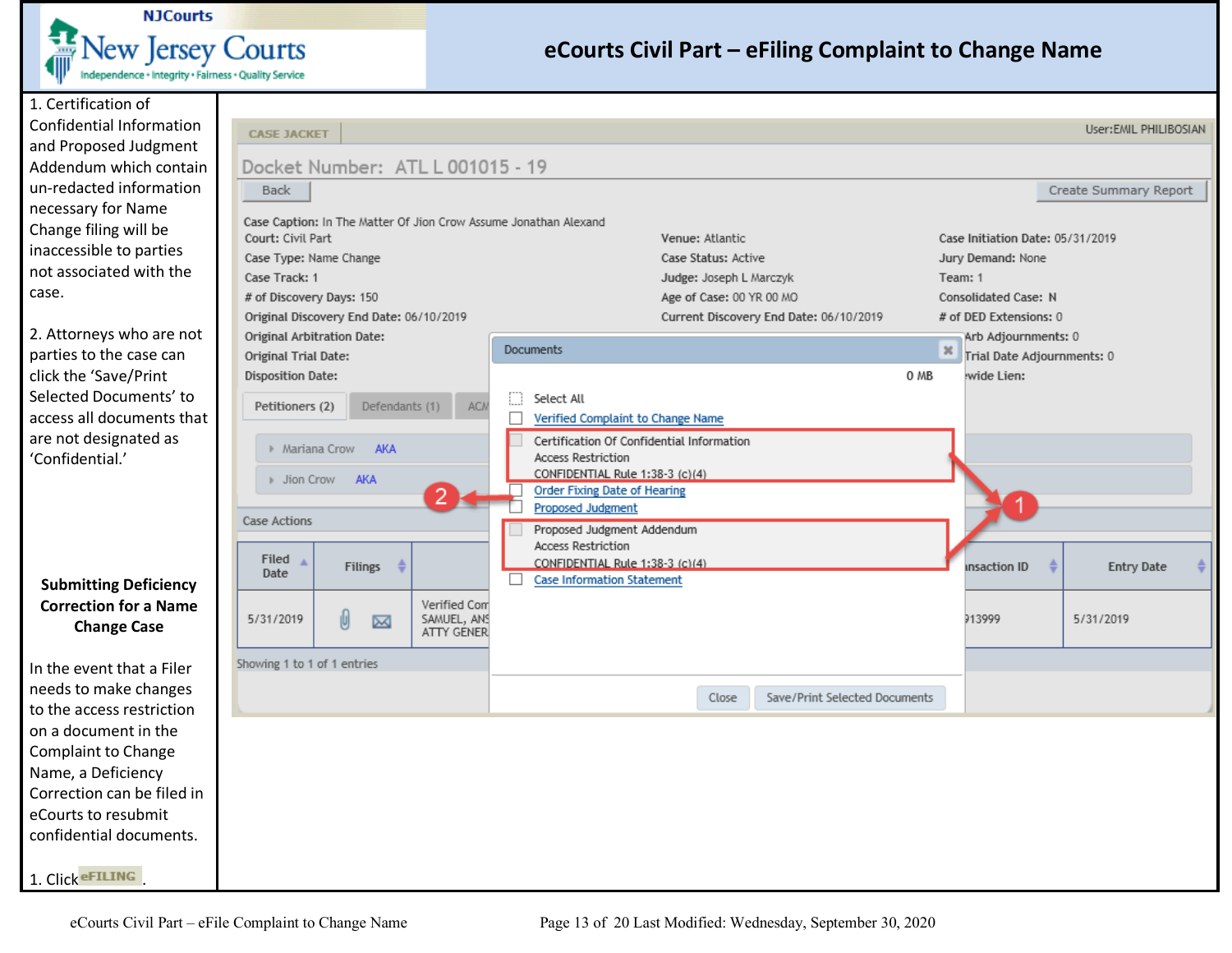<span id="page-13-0"></span>

| <b>NJCourts</b>                                                                       |                                                                                                            |                                                                                                                                                                         |                                                                                                 |
|---------------------------------------------------------------------------------------|------------------------------------------------------------------------------------------------------------|-------------------------------------------------------------------------------------------------------------------------------------------------------------------------|-------------------------------------------------------------------------------------------------|
| <b>New Jersey Courts</b>                                                              |                                                                                                            | eCourts Civil Part - eFiling Complaint to Change Name                                                                                                                   |                                                                                                 |
| Independence + Integrity + Fairness + Quality Service                                 |                                                                                                            |                                                                                                                                                                         |                                                                                                 |
| 2. Enter the Docket<br>Number to file against an<br>existing Case.<br>3. Click Search | <b>Jew Jersey Courts</b><br>dependence + Integrity + Fairness + Quality Service<br>eFILING<br>eCOURTS HOME | Judiciary eCourts System - Civil Part<br><b>CASE JACKET</b>                                                                                                             | My Account   Home<br>Help<br>Logout<br>User: 029262010, C. BATZEL Firm: ANSELL GRIMM & AARON PC |
|                                                                                       | 0R<br>Enter a new case: New Case                                                                           | Enter a New Case/Search an Existing Case<br>2<br>Enter the docket number to file against an existing case: ATLANTIC<br>$\sqrt{2}$<br>1015<br>19<br>Ex. 000001<br>Ex. 15 | 3<br>Search                                                                                     |
|                                                                                       | 0R<br>Continue a Pending Filing:                                                                           |                                                                                                                                                                         |                                                                                                 |
|                                                                                       | <b>Pending Filings</b>                                                                                     |                                                                                                                                                                         |                                                                                                 |
|                                                                                       |                                                                                                            |                                                                                                                                                                         |                                                                                                 |
| <b>Select Document Type</b>                                                           |                                                                                                            |                                                                                                                                                                         |                                                                                                 |
| 1. Select Filing Type<br>'Miscellaneous<br>Document.'                                 |                                                                                                            |                                                                                                                                                                         |                                                                                                 |
| 2. Select Filing<br><b>Description 'Deficiency</b><br>Correction.'                    |                                                                                                            |                                                                                                                                                                         |                                                                                                 |
| 3. Click Continue                                                                     |                                                                                                            |                                                                                                                                                                         |                                                                                                 |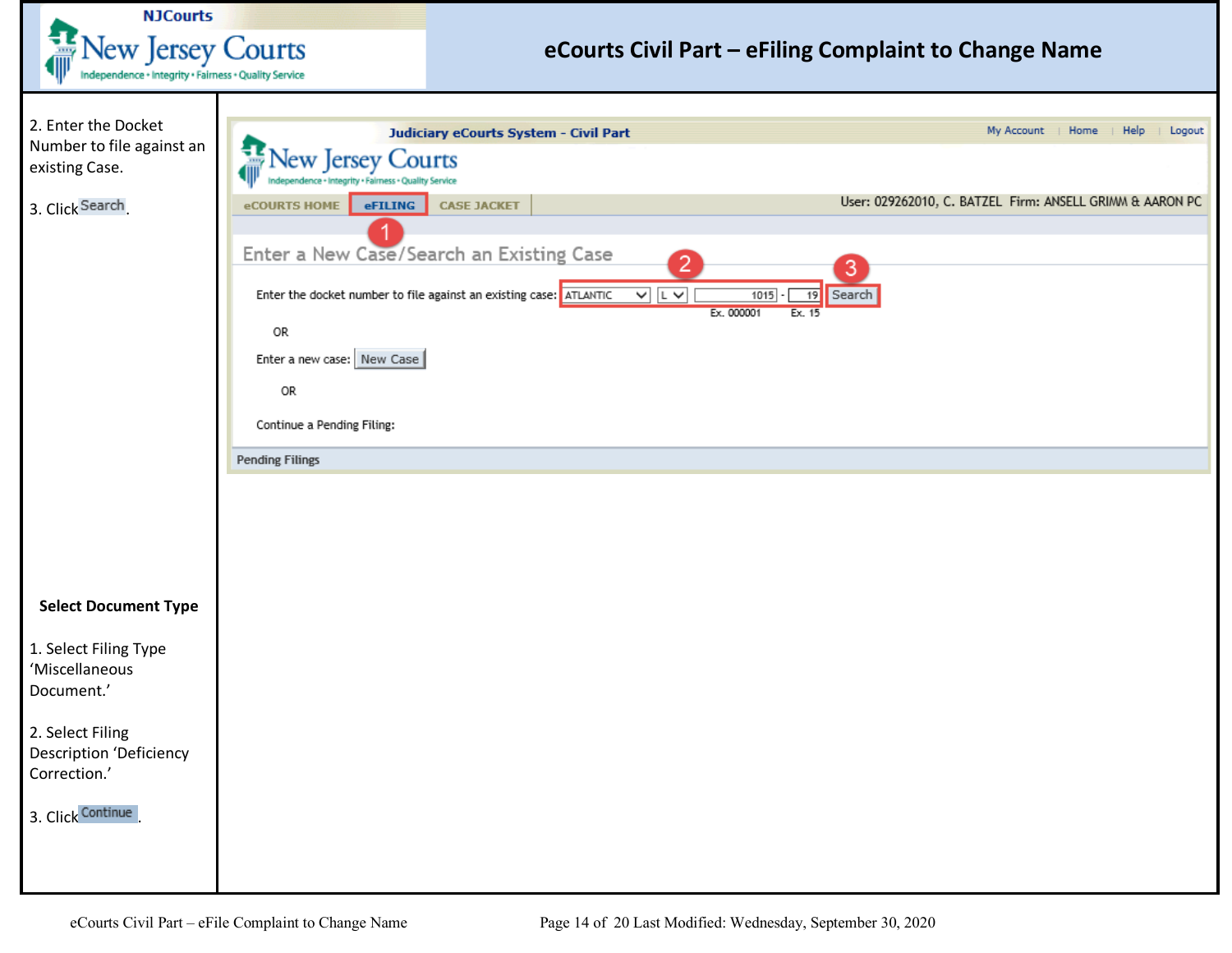

<span id="page-14-0"></span>

|                                  | eCOURTS HOME                                 | eFILING | <b>CASE JACKET</b> |                                                                  | User: 029262010, C. BATZEL Firm: ANSELL GRIMM & AARON PC |                         |
|----------------------------------|----------------------------------------------|---------|--------------------|------------------------------------------------------------------|----------------------------------------------------------|-------------------------|
|                                  |                                              |         |                    |                                                                  |                                                          |                         |
|                                  |                                              |         |                    |                                                                  |                                                          |                         |
|                                  | Select Document Type                         |         |                    |                                                                  |                                                          |                         |
|                                  | Back                                         |         |                    |                                                                  |                                                          |                         |
|                                  |                                              |         |                    |                                                                  |                                                          |                         |
|                                  |                                              |         |                    |                                                                  |                                                          |                         |
|                                  | Case Details   Case Number: ATL-L-001015-19  |         |                    |                                                                  |                                                          | <b>View Case Jacket</b> |
|                                  |                                              |         |                    | Case Caption: IN THE MATTER OF JION CROW ASSUME JONATHAN ALEXAND |                                                          |                         |
|                                  | Court Type: Civil Part                       |         |                    | Venue: ATLANTIC                                                  | Case Initiation Date: 05/31/2019                         |                         |
|                                  | Case Type: NAME CHANGE                       |         |                    | Case Status: ACTIVE                                              | Jury Demand: NONE                                        |                         |
|                                  | Case Track: 1                                |         |                    | Judge: MARCZYK, JOSEPH, L                                        | Team: 1                                                  |                         |
|                                  | # of Discovery Days: 150                     |         |                    | Age of Case: 00 YR 00 MO                                         | Consolidated Case: N                                     |                         |
|                                  | Original Discovery End Date: 06/10/2019      |         |                    | Current Discovery End Date: 06/10/2019                           | # of DED Extensions: 0                                   |                         |
|                                  | Original Arbitration Date:                   |         |                    | Current Arbitration Date:                                        | # of Arb Adjournments: 0                                 |                         |
|                                  | Original Trial Date:                         |         |                    | Current Trial Date:                                              | # of Trial Date Adjournments: 0                          |                         |
|                                  | Case Disposition: OPEN                       |         |                    | Disposition Date:                                                | Statewide Lien:                                          |                         |
|                                  | <b>Select Filing Type:</b>                   |         |                    |                                                                  |                                                          |                         |
|                                  | *Select Filing Type: MISCELLANEOUS DOCUMENTS |         |                    | *Select Filing Description: DEFICIENCY CORRECTION                |                                                          | 3<br>◡                  |
| <b>Select Filer(s)/Adversary</b> |                                              |         |                    |                                                                  |                                                          |                         |
| (s)                              |                                              | 1       |                    | $\overline{2}$                                                   |                                                          | Continue<br><b>Back</b> |
|                                  |                                              |         |                    |                                                                  |                                                          |                         |
| 1. Click the checkbox to         |                                              |         |                    |                                                                  |                                                          |                         |
| select the Filer.                |                                              |         |                    |                                                                  |                                                          |                         |
|                                  |                                              |         |                    |                                                                  |                                                          |                         |
| 2. Click the checkbox to         |                                              |         |                    |                                                                  |                                                          |                         |
| select the Adversary.            |                                              |         |                    |                                                                  |                                                          |                         |
|                                  |                                              |         |                    |                                                                  |                                                          |                         |
| 3. Click Continue                |                                              |         |                    |                                                                  |                                                          |                         |
|                                  |                                              |         |                    |                                                                  |                                                          |                         |
| 4. An Attention pop-up           |                                              |         |                    |                                                                  |                                                          |                         |
| box will display advising        |                                              |         |                    |                                                                  |                                                          |                         |
| parties to be served.            |                                              |         |                    |                                                                  |                                                          |                         |
|                                  |                                              |         |                    |                                                                  |                                                          |                         |
| 5. Click Continue from the       |                                              |         |                    |                                                                  |                                                          |                         |
| pop-up.                          |                                              |         |                    |                                                                  |                                                          |                         |
|                                  |                                              |         |                    |                                                                  |                                                          |                         |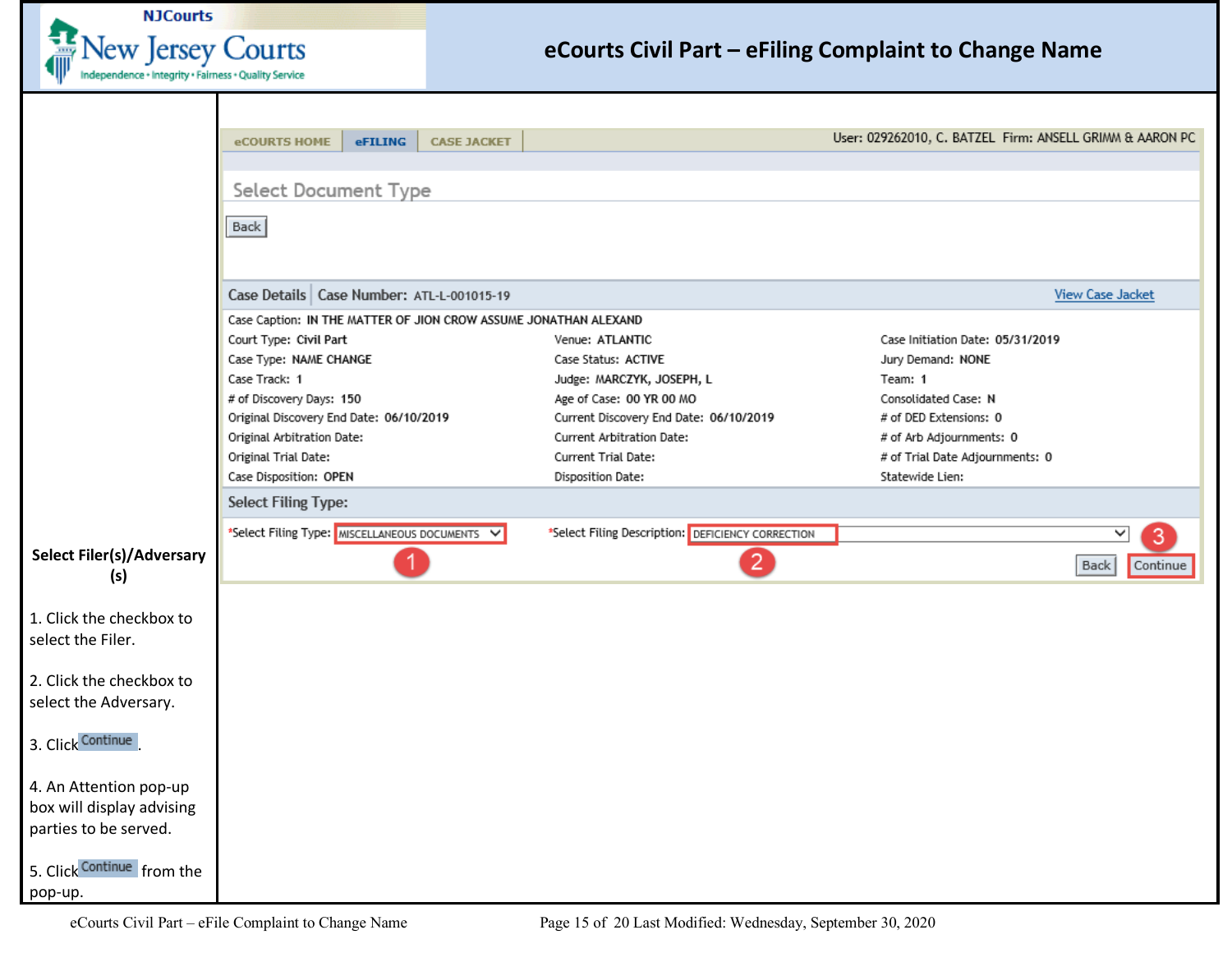

<span id="page-15-0"></span>

|                                | eCOURTS HOME                          |                              | eFILING<br><b>CASE JACKET</b>                                                                                            |                                        |          | User: 029262010, C. BATZEL Firm: ANSELL GRIMM & AARON PC |                  |
|--------------------------------|---------------------------------------|------------------------------|--------------------------------------------------------------------------------------------------------------------------|----------------------------------------|----------|----------------------------------------------------------|------------------|
|                                |                                       |                              |                                                                                                                          |                                        |          |                                                          |                  |
|                                |                                       |                              | Select Filer(s)/Adversary(s)                                                                                             |                                        |          |                                                          |                  |
|                                | <b>Back</b>                           |                              |                                                                                                                          |                                        |          |                                                          |                  |
|                                |                                       |                              |                                                                                                                          |                                        |          |                                                          |                  |
|                                |                                       |                              | Case Details   Case Number: ATL-L-001015-19                                                                              |                                        |          |                                                          | View Case Jacket |
|                                |                                       |                              | Case Caption: IN THE MATTER OF JION CROW ASSUME JONATHAN ALEXAND                                                         |                                        |          |                                                          |                  |
|                                | Court Type: Civil Part                |                              |                                                                                                                          | Venue: ATLANTIC                        |          | Case Initiation Date: 05/31/2019                         |                  |
|                                | Case Type: NAME CHANGE                |                              |                                                                                                                          | Case Status: ACTIVE                    |          | Jury Demand: NONE                                        |                  |
|                                | Case Track: 1                         |                              |                                                                                                                          | Judge: MARCZYK, JOSEPH, L              | Team: 1  |                                                          |                  |
|                                | # of Discovery Days: 150              |                              |                                                                                                                          | Age of Case: 00 YR 00 MO               |          | Consolidated Case: N                                     |                  |
|                                |                                       |                              | Original Discovery End Date: 06/10/2019                                                                                  | Current Discovery End Date: 06/10/2019 |          | # of DED Extensions: 0                                   |                  |
|                                | Original Arbitration Date:            |                              |                                                                                                                          | Current Arbitration Date:              |          | # of Arb Adjournments: 0                                 |                  |
|                                | Original Trial Date:                  |                              |                                                                                                                          | Current Trial Date:                    |          | # of Trial Date Adjournments: 0                          |                  |
|                                | Case Disposition: OPEN                |                              |                                                                                                                          | Disposition Date:                      |          | Statewide Lien:                                          |                  |
|                                | Select Filer(s)/Adversary(s)          |                              |                                                                                                                          | Attention 4                            |          |                                                          |                  |
|                                | Filer<br>Adversary                    | Party Type                   | Note: After you complete your filing in eCourts, please serve a copy<br>to the following attorneys pursuant to Rule 1:5. |                                        |          | Modify/Delete                                            |                  |
| <b>Deficiency Correction -</b> |                                       | $\Box$                       | <b>PETITIONER</b>                                                                                                        | <b>Attorney Name</b><br>Party Name     |          | AKA                                                      |                  |
| <b>Upload Documents</b>        | $\overline{\mathbf{z}}$<br>PETITIONER |                              | Defendant Attorney for ATTY GENERAL OFFICE                                                                               |                                        | AKA      |                                                          |                  |
|                                |                                       | 2<br>$\overline{\mathbf{v}}$ | DEFENDANT                                                                                                                |                                        | 5        |                                                          | 3                |
| 1. Click the checkbox to       |                                       |                              |                                                                                                                          |                                        | Continue |                                                          |                  |
| certify that all               |                                       |                              |                                                                                                                          |                                        |          | Back                                                     | Continue         |
| confidential personal          |                                       |                              |                                                                                                                          |                                        |          |                                                          |                  |
| identifiers have been          |                                       |                              |                                                                                                                          |                                        |          |                                                          |                  |
| redacted from all              |                                       |                              |                                                                                                                          |                                        |          |                                                          |                  |
| documents submitted.           |                                       |                              |                                                                                                                          |                                        |          |                                                          |                  |
|                                |                                       |                              |                                                                                                                          |                                        |          |                                                          |                  |
| <b>NOTE: Access</b>            |                                       |                              |                                                                                                                          |                                        |          |                                                          |                  |
| Restrictions default to        |                                       |                              |                                                                                                                          |                                        |          |                                                          |                  |
| 'Public.'                      |                                       |                              |                                                                                                                          |                                        |          |                                                          |                  |
|                                |                                       |                              |                                                                                                                          |                                        |          |                                                          |                  |
| 2. Select 'Confidential'       |                                       |                              |                                                                                                                          |                                        |          |                                                          |                  |
| from the Access                |                                       |                              |                                                                                                                          |                                        |          |                                                          |                  |
| Restrictions drop-down         |                                       |                              |                                                                                                                          |                                        |          |                                                          |                  |
| to change access               |                                       |                              |                                                                                                                          |                                        |          |                                                          |                  |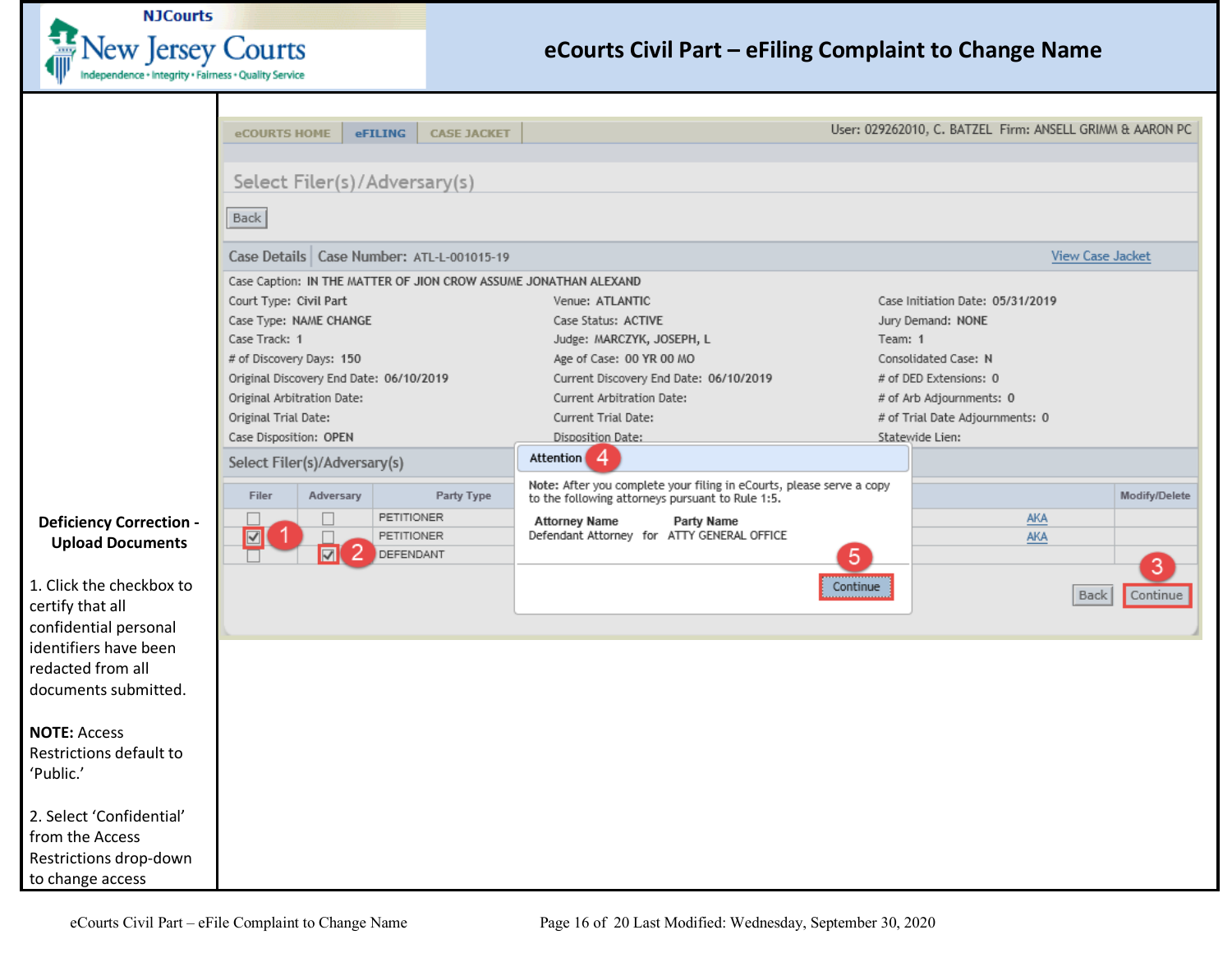

<span id="page-16-0"></span>

| restriction from 'Public'        |                      |                                                                                                                                                                                                           |                                        |                            |                                            |                         |        |  |  |  |
|----------------------------------|----------------------|-----------------------------------------------------------------------------------------------------------------------------------------------------------------------------------------------------------|----------------------------------------|----------------------------|--------------------------------------------|-------------------------|--------|--|--|--|
| to 'Confidentail.'               |                      |                                                                                                                                                                                                           |                                        |                            |                                            |                         |        |  |  |  |
|                                  |                      | <b>Upload Documents</b>                                                                                                                                                                                   |                                        |                            |                                            |                         |        |  |  |  |
| 3. Browse and upload the         |                      |                                                                                                                                                                                                           |                                        |                            |                                            |                         |        |  |  |  |
| required document.               | Back                 |                                                                                                                                                                                                           |                                        |                            |                                            |                         |        |  |  |  |
|                                  |                      | Document DEFICIENCY CORRECTION uploaded successfully                                                                                                                                                      |                                        |                            |                                            |                         |        |  |  |  |
| <b>NOTE: The Access</b>          |                      |                                                                                                                                                                                                           |                                        |                            |                                            |                         |        |  |  |  |
| Restrictions drop down is        |                      | Case Details   Case Number: ATL-L-001015-19                                                                                                                                                               |                                        |                            |                                            | <b>View Case Jacket</b> |        |  |  |  |
| grayed out after the             |                      | Case Caption: IN THE MATTER OF JION CROW ASSUME JONATHAN ALEXAND                                                                                                                                          |                                        |                            |                                            |                         |        |  |  |  |
| document has been                |                      | Court Type: Civil Part                                                                                                                                                                                    | Venue: ATLANTIC                        |                            | Case Initiation Date: 05/31/2019           |                         |        |  |  |  |
| submitted. The uploaded          |                      | Case Type: NAME CHANGE                                                                                                                                                                                    | Case Status: ACTIVE                    |                            | Jury Demand: NONE                          |                         |        |  |  |  |
| document would have to           | Case Track: 1        |                                                                                                                                                                                                           | Judge: MARCZYK, JOSEPH, L              |                            | Team: 1                                    |                         |        |  |  |  |
| be deleted using the             |                      | # of Discovery Days: 150                                                                                                                                                                                  | Age of Case: 00 YR 00 MO               |                            | Consolidated Case: N                       |                         |        |  |  |  |
| trash can in order to            |                      | Original Discovery End Date: 06/10/2019                                                                                                                                                                   | Current Discovery End Date: 06/10/2019 |                            | # of DED Extensions: 0                     |                         |        |  |  |  |
| make any changes.                |                      | Original Arbitration Date:                                                                                                                                                                                | Current Arbitration Date:              |                            | # of Arb Adjournments: 0                   |                         |        |  |  |  |
|                                  |                      | Original Trial Date:                                                                                                                                                                                      | Current Trial Date:                    |                            | # of Trial Date Adjournments: 0            |                         |        |  |  |  |
|                                  |                      | Case Disposition: OPEN                                                                                                                                                                                    | Disposition Date:                      |                            | Statewide Lien:                            |                         |        |  |  |  |
|                                  | Filer(s)             |                                                                                                                                                                                                           |                                        |                            |                                            |                         |        |  |  |  |
|                                  |                      | CROW, JION Individual                                                                                                                                                                                     |                                        |                            |                                            |                         |        |  |  |  |
|                                  |                      | Adversary(s)                                                                                                                                                                                              |                                        |                            |                                            |                         |        |  |  |  |
| <b>Submit Deficiency</b>         |                      | ATTY GENERAL OFFICE PUBLIC ENTITY                                                                                                                                                                         |                                        |                            |                                            |                         |        |  |  |  |
| <b>Correction</b>                |                      | <b>Upload Required Documents</b>                                                                                                                                                                          |                                        |                            |                                            |                         |        |  |  |  |
|                                  |                      |                                                                                                                                                                                                           |                                        |                            |                                            |                         |        |  |  |  |
| 1. Click Submit                  | $\blacktriangledown$ | To upload documents please accept the following:<br>certify that I have redacted all confidential personal identifiers from all documents included in this electronic submission pursuant to Rule 1:38-7. |                                        |                            |                                            |                         |        |  |  |  |
|                                  |                      |                                                                                                                                                                                                           |                                        |                            |                                            |                         |        |  |  |  |
| 2. A Submit Filing pop-up        |                      | <b>Document Name</b>                                                                                                                                                                                      | <b>Document Description</b>            | <b>Access Restrictions</b> | <b>File Name</b>                           |                         |        |  |  |  |
| will display. Read<br>carefully. | û                    | DEFICIENCY CORRECTION                                                                                                                                                                                     | DEFICIENCY CORRECTION                  | CONFIDENTIAL V             | $\mathbb Z$ Deficiency Correction.pdf<br>3 |                         |        |  |  |  |
|                                  | o                    |                                                                                                                                                                                                           |                                        |                            |                                            |                         |        |  |  |  |
| 3. Click Agree to                |                      |                                                                                                                                                                                                           |                                        |                            |                                            |                         |        |  |  |  |
| complete submission of           |                      |                                                                                                                                                                                                           |                                        |                            |                                            |                         |        |  |  |  |
| Deficiency Correction.           |                      |                                                                                                                                                                                                           |                                        |                            |                                            | <b>Back</b>             | Submit |  |  |  |
|                                  |                      |                                                                                                                                                                                                           |                                        |                            |                                            |                         |        |  |  |  |
|                                  |                      |                                                                                                                                                                                                           |                                        |                            |                                            |                         |        |  |  |  |
|                                  |                      |                                                                                                                                                                                                           |                                        |                            |                                            |                         |        |  |  |  |
|                                  |                      |                                                                                                                                                                                                           |                                        |                            |                                            |                         |        |  |  |  |
|                                  |                      |                                                                                                                                                                                                           |                                        |                            |                                            |                         |        |  |  |  |
|                                  |                      |                                                                                                                                                                                                           |                                        |                            |                                            |                         |        |  |  |  |
|                                  |                      |                                                                                                                                                                                                           |                                        |                            |                                            |                         |        |  |  |  |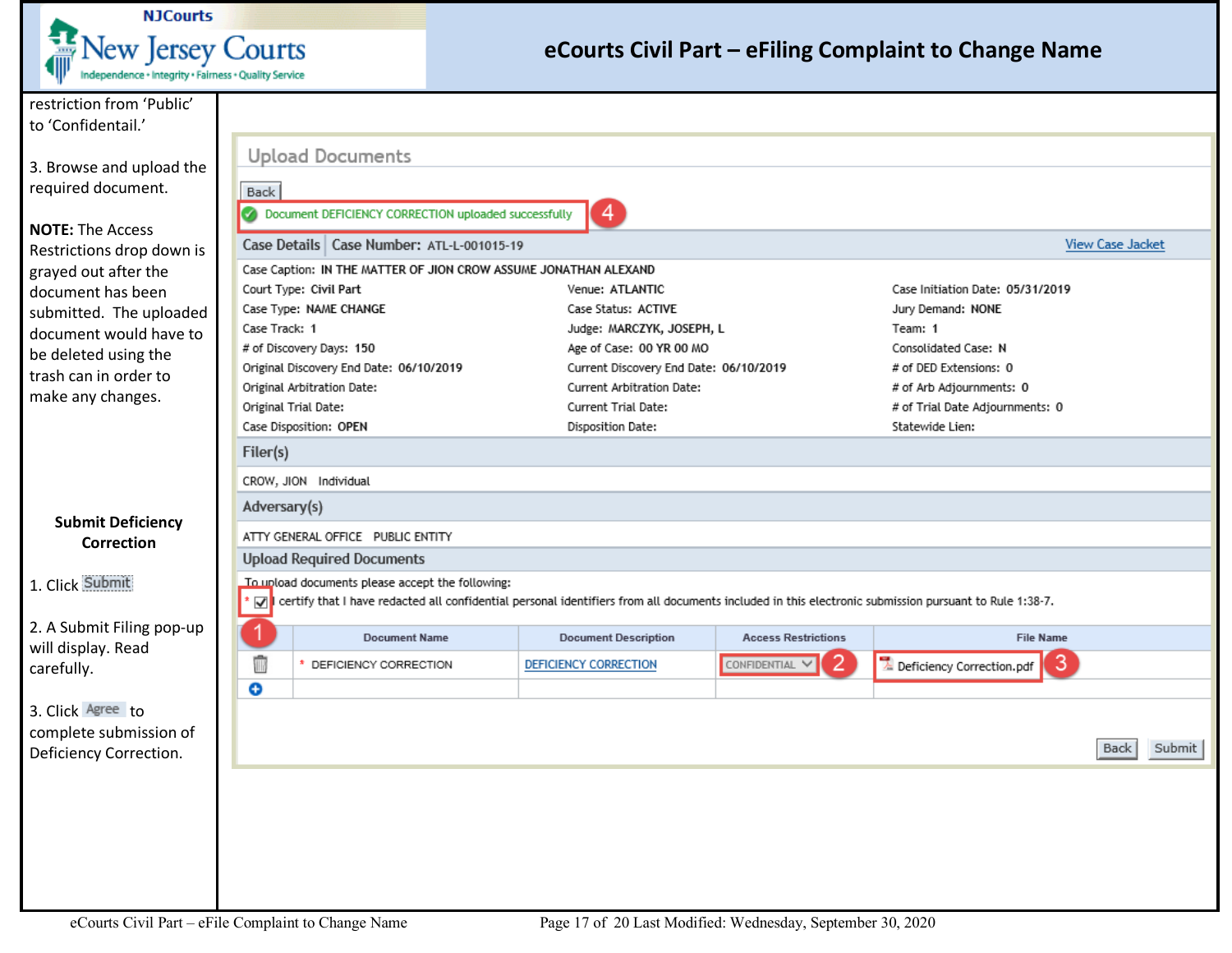

<span id="page-17-0"></span>

|                                                  |                                                                                                             | <b>Upload Documents</b>                                          |                                                                                                                                                |                                  |                         |
|--------------------------------------------------|-------------------------------------------------------------------------------------------------------------|------------------------------------------------------------------|------------------------------------------------------------------------------------------------------------------------------------------------|----------------------------------|-------------------------|
|                                                  | <b>Back</b>                                                                                                 |                                                                  |                                                                                                                                                |                                  |                         |
|                                                  |                                                                                                             | Case Details   Case Number: ATL-L-001015-19                      |                                                                                                                                                |                                  | <b>View Case Jacket</b> |
|                                                  |                                                                                                             | Case Caption: IN THE MATTER OF JION CROW ASSUME JONATHAN ALEXAND |                                                                                                                                                |                                  |                         |
|                                                  |                                                                                                             | Court Type: Civil Part                                           | Venue: ATLANTIC                                                                                                                                | Case Initiation Date: 05/31/2019 |                         |
|                                                  |                                                                                                             | Case Type: NAME CHANGE                                           | Case Status: ACTIVE                                                                                                                            | Jury Demand: NONE                |                         |
|                                                  | Case Track: 1                                                                                               |                                                                  | Judge: MARCZYK, JOSEPH, L                                                                                                                      | Team: 1                          |                         |
|                                                  |                                                                                                             | # of Discovery Days: 150                                         | Submit Filing? <sup>2</sup>                                                                                                                    | idated Case: N                   |                         |
|                                                  |                                                                                                             | Original Discovery End Date: 06/10/2019                          |                                                                                                                                                | ED Extensions: 0                 |                         |
|                                                  |                                                                                                             | Original Arbitration Date:                                       | ATL-L-001015-19: IN THE MATTER OF JION CROW ASSUME<br>JONATHAN ALEXAND                                                                         | b Adjournments: 0                |                         |
|                                                  |                                                                                                             | Original Trial Date:                                             |                                                                                                                                                | ial Date Adjournments: 0         |                         |
|                                                  |                                                                                                             | Case Disposition: OPEN                                           | DEFICIENCY CORRECTION                                                                                                                          | ride Lien:                       |                         |
|                                                  | Filer(s)                                                                                                    |                                                                  | 1. I certify that I have reviewed ALL information and documents for<br>accuracy prior to submitting the filing.                                |                                  |                         |
|                                                  |                                                                                                             | CROW, JION Individual                                            | 2. I understand that I am required to redact confidential personal                                                                             |                                  |                         |
| <b>Confirmation Deficiency</b>                   | Adversary(s)                                                                                                |                                                                  | identifiers pursuant to R.1:38-7, and that the Judiciary will neither<br>review nor redact any documents if I include confidential personal    |                                  |                         |
| Correction                                       |                                                                                                             | ATTY GENERAL OFFICE PUBLIC ENTITY                                | identifiers in error.                                                                                                                          |                                  |                         |
| 1. A Confirmation                                |                                                                                                             | <b>Upload Required Documents</b>                                 | 3. I understand that once the filing is submitted it cannot be                                                                                 |                                  |                         |
| message will display in                          | To upload documents please accept the following:<br>* V I certify that I have redacted all confidential per |                                                                  | deleted, and that any corrections may require the filing of an<br>amended document or a motion to remove the contents from the<br>case jacket. | pursuant to Rule 1:38-7.         |                         |
| green text indicating that                       |                                                                                                             |                                                                  |                                                                                                                                                |                                  |                         |
| filing has been                                  |                                                                                                             | <b>Document Name</b>                                             | 4. I understand that no refunds will be offered in the event a filing<br>with a court fee is submitted erroneously.                            | <b>File Name</b>                 |                         |
| successfully submitted<br>and notification email | û                                                                                                           | DEFICIENCY CORRECTION                                            | 3                                                                                                                                              | iency Correction.pdf             |                         |
| sent to parties.                                 | $\bullet$                                                                                                   |                                                                  | Cancel<br>Agree                                                                                                                                |                                  |                         |
| 2. Transaction                                   |                                                                                                             |                                                                  |                                                                                                                                                |                                  | Submit<br><b>Back</b>   |
| information will comprise                        |                                                                                                             |                                                                  |                                                                                                                                                |                                  |                         |
| - Transaction ID                                 |                                                                                                             |                                                                  |                                                                                                                                                |                                  |                         |
| - Date Deficiency                                |                                                                                                             |                                                                  |                                                                                                                                                |                                  |                         |
| Correction was received                          |                                                                                                             |                                                                  |                                                                                                                                                |                                  |                         |
| by eCourts.                                      |                                                                                                             |                                                                  |                                                                                                                                                |                                  |                         |
| - Total Payment Amount                           |                                                                                                             |                                                                  |                                                                                                                                                |                                  |                         |
| 3. Select 'Print' to print                       |                                                                                                             |                                                                  |                                                                                                                                                |                                  |                         |
| the confirmation page                            |                                                                                                             |                                                                  |                                                                                                                                                |                                  |                         |
|                                                  |                                                                                                             |                                                                  |                                                                                                                                                |                                  |                         |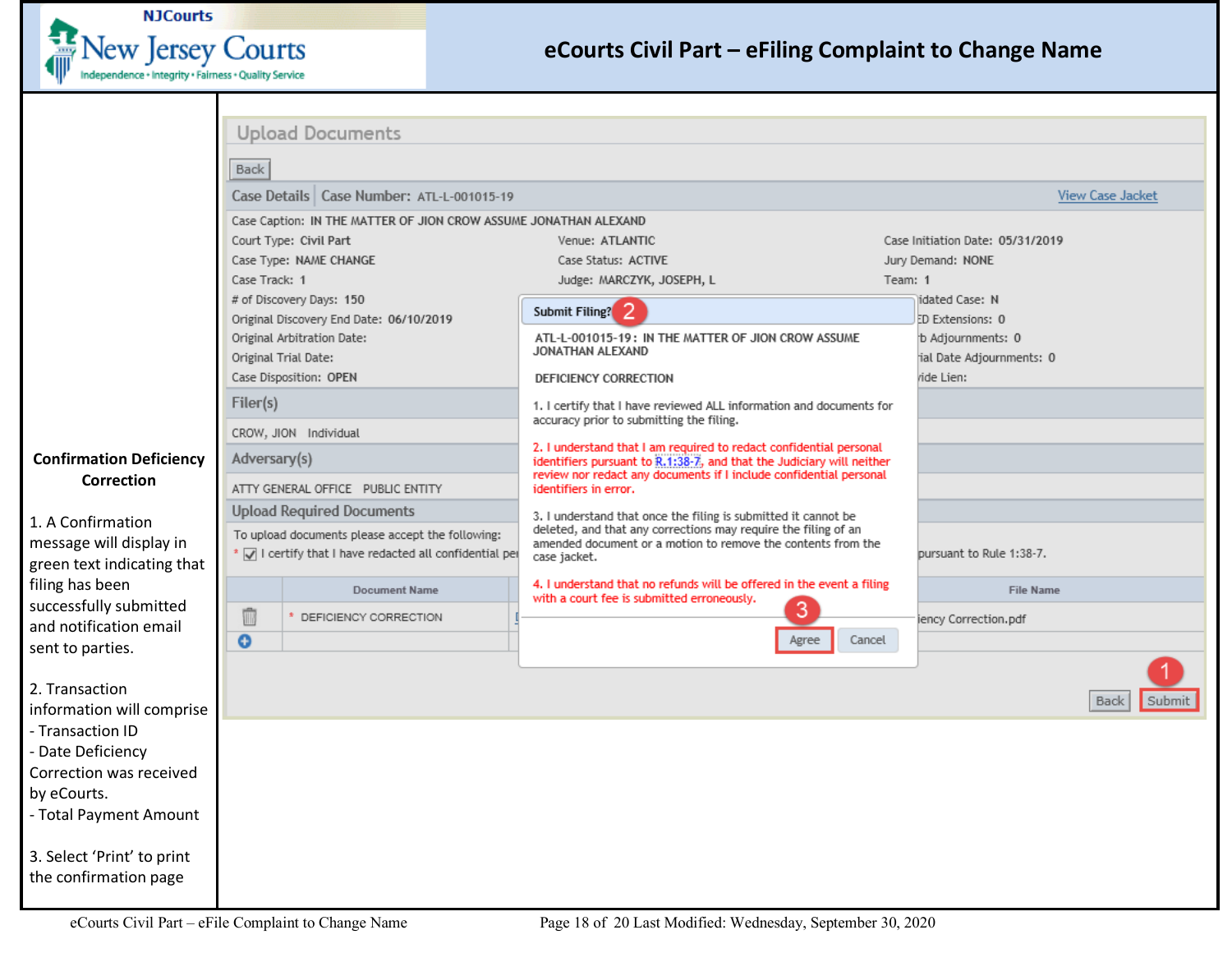<span id="page-18-0"></span>

| <b>NJCourts</b>                                       |                                                                  |                                       |                                                                                                              |                                                          |          |  |  |
|-------------------------------------------------------|------------------------------------------------------------------|---------------------------------------|--------------------------------------------------------------------------------------------------------------|----------------------------------------------------------|----------|--|--|
| <b>Vew Jersey Courts</b>                              |                                                                  |                                       | eCourts Civil Part – eFiling Complaint to Change Name                                                        |                                                          |          |  |  |
| Independence + Integrity + Fairness + Quality Service |                                                                  |                                       |                                                                                                              |                                                          |          |  |  |
| 4. Click View Case Jacket                             |                                                                  |                                       |                                                                                                              |                                                          |          |  |  |
| to get to the Case Jacket                             |                                                                  | Judiciary eCourts System - Civil Part |                                                                                                              | Help<br>My Account<br>Home                               | Logout   |  |  |
|                                                       | ew Jersey                                                        | Courts                                |                                                                                                              |                                                          |          |  |  |
|                                                       |                                                                  |                                       |                                                                                                              |                                                          |          |  |  |
|                                                       | eFILING<br>eCOURTS HOME                                          | <b>CASE JACKET</b>                    |                                                                                                              | User: 029262010, C. BATZEL Firm: ANSELL GRIMM & AARON PC |          |  |  |
|                                                       |                                                                  |                                       |                                                                                                              |                                                          |          |  |  |
|                                                       |                                                                  |                                       |                                                                                                              |                                                          |          |  |  |
|                                                       | Confirmation                                                     |                                       |                                                                                                              | 3                                                        |          |  |  |
|                                                       |                                                                  |                                       |                                                                                                              | Print                                                    |          |  |  |
|                                                       |                                                                  |                                       | Your filing has been successfully submitted. A confirmation has been sent to the email address you provided. |                                                          |          |  |  |
|                                                       |                                                                  |                                       |                                                                                                              |                                                          |          |  |  |
|                                                       | Case Details   Case Number: ATL-L-001015-19                      |                                       |                                                                                                              | View Case Jacket                                         |          |  |  |
|                                                       | Case Caption: IN THE MATTER OF JION CROW ASSUME JONATHAN ALEXAND |                                       |                                                                                                              |                                                          |          |  |  |
| <b>Case Jacket Deficiency</b>                         | Court Type: Civil Part                                           |                                       | Venue: ATLANTIC                                                                                              | Case Initiation Date: 05/31/2019                         |          |  |  |
| Correction                                            | Case Type: NAME CHANGE<br>Case Track: 1                          |                                       | Case Status: ACTIVE                                                                                          | Jury Demand: NONE<br>Team: 1                             |          |  |  |
|                                                       | # of Discovery Days: 150                                         |                                       | Judge: MARCZYK, JOSEPH, L<br>Age of Case: 00 YR 00 MO                                                        | Consolidated Case: N                                     |          |  |  |
|                                                       | Original Discovery End Date: 06/10/2019                          |                                       | Current Discovery End Date: 06/10/2019                                                                       |                                                          |          |  |  |
| 1. Click $\Box$<br>to display                         | Original Arbitration Date:                                       |                                       | Current Arbitration Date:                                                                                    | # of DED Extensions: 0<br># of Arb Adjournments: 0       |          |  |  |
| documents filed.                                      | Original Trial Date:                                             |                                       | Current Trial Date:                                                                                          | # of Trial Date Adjournments: 0                          |          |  |  |
|                                                       | Case Disposition: OPEN                                           |                                       | Disposition Date:                                                                                            | Statewide Lien: No                                       |          |  |  |
| 2. The Documents pop-                                 |                                                                  |                                       |                                                                                                              |                                                          |          |  |  |
| up will display the                                   | <b>Transaction Information:</b>                                  | $\overline{2}$                        |                                                                                                              |                                                          |          |  |  |
| <b>Deficiency Correction</b>                          | Transaction ID: LCV201914662                                     |                                       | Received by eCourts on: 06/05/2019                                                                           | Total Payment Amount: \$0.00                             |          |  |  |
| that was filed.                                       | Documents Received:<br>DEFICIENCY CORRECTION                     |                                       |                                                                                                              |                                                          |          |  |  |
|                                                       |                                                                  |                                       |                                                                                                              |                                                          |          |  |  |
| <b>NOTE: Access Restriction</b>                       |                                                                  |                                       |                                                                                                              |                                                          | New Case |  |  |
| displays document as                                  |                                                                  |                                       |                                                                                                              |                                                          |          |  |  |
| Confidential and there                                |                                                                  |                                       |                                                                                                              |                                                          |          |  |  |
| will be no ability to view                            |                                                                  |                                       |                                                                                                              |                                                          |          |  |  |
| document.                                             |                                                                  |                                       |                                                                                                              |                                                          |          |  |  |
|                                                       |                                                                  |                                       |                                                                                                              |                                                          |          |  |  |
| 3. Click                                              |                                                                  |                                       |                                                                                                              |                                                          |          |  |  |
| Save/Print Selected Documents                         |                                                                  |                                       |                                                                                                              |                                                          |          |  |  |
| To view, save or print                                |                                                                  |                                       |                                                                                                              |                                                          |          |  |  |
| document.                                             |                                                                  |                                       |                                                                                                              |                                                          |          |  |  |
|                                                       |                                                                  |                                       |                                                                                                              |                                                          |          |  |  |
| NOTE: Attorney of                                     |                                                                  |                                       |                                                                                                              |                                                          |          |  |  |
| Record and Court staff                                |                                                                  |                                       |                                                                                                              |                                                          |          |  |  |